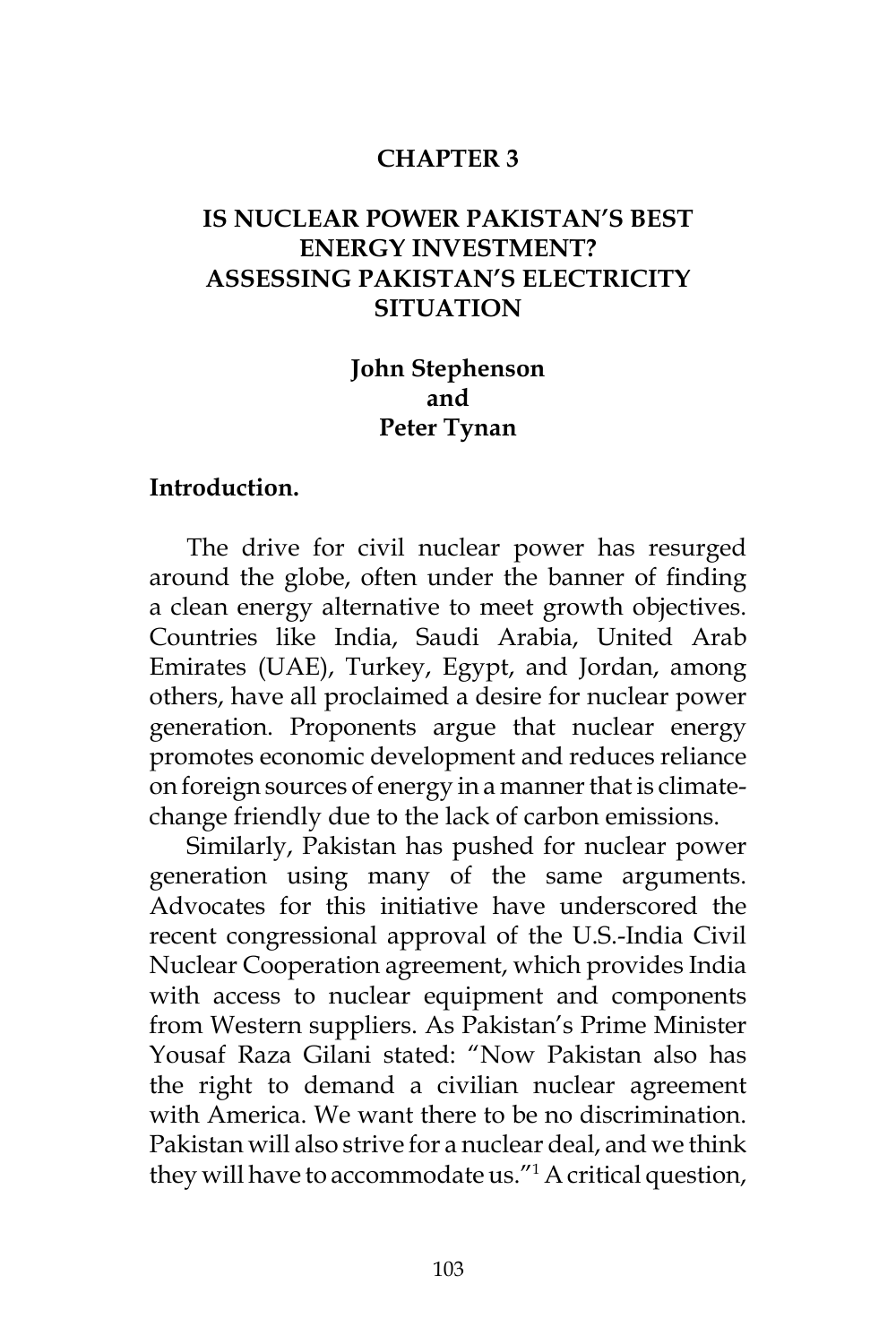however, is whether nuclear power is necessary and vital to economic development in a climate-change friendly manner.

This analysis looks at the economic and resource arguments for nuclear power through 2030 to evaluate whether nuclear power is necessary to meet Pakistan's energy expectations. First, the analysis evaluates the assertion that nuclear energy is vital to meet economic development goals. Second, this chapter analyzes the claim that global carbon emissions will be reduced by such an amount as to make salient the argument for increased Pakistani nuclear power generation capability. Finally, it evaluates whether development of nuclear energy would significantly reduce Pakistan's reliance on foreign energy sources. The framework used to evaluate resource options for electricity development (see Figure 1) includes looking at the total potential capacity, the likely pace of development of different technologies, the relative costs of those options, and the environmental issues and trade-offs inherent with each option.



**Figure 1. Analytical Framework.**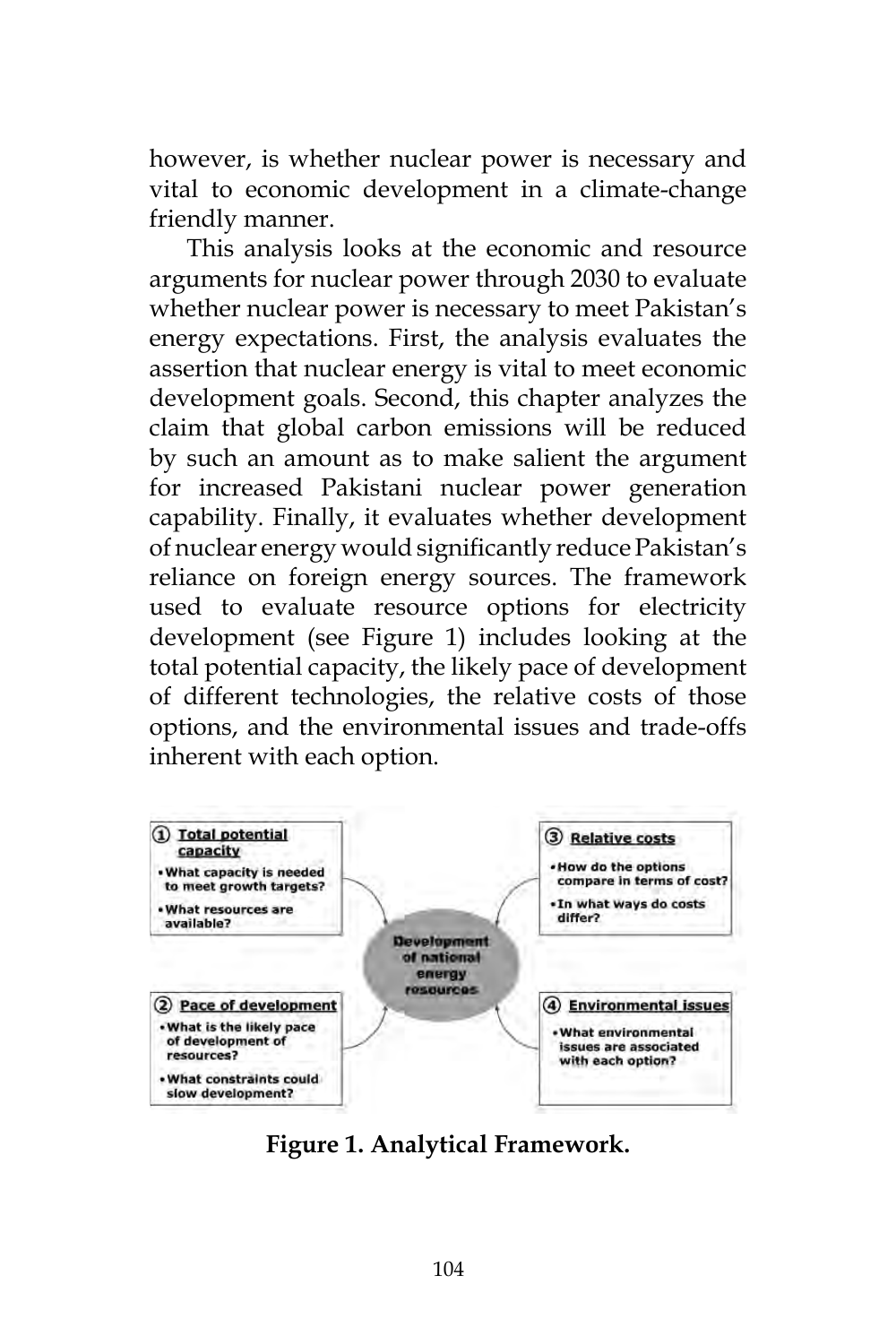This analysis concludes that nuclear power does not meet the expectations laid out by advocates for its development in Pakistan through 2030. Even under Pakistan's most ambitious growth plans, nuclear energy will continue to contribute a marginal amount of electricity to meet the country's economic goals. Furthermore, with Pakistan's considerable potential of untapped renewable resources, the country has numerous options other than nuclear to meet its development needs. In terms of reductions of carbon emissions, it should be noted that Pakistan currently represents only about 0.4 percent of global emissions. Certainly, while all emissions reductions are necessary, such reductions need to be pursued within the context of other risks, whether from deferred economic development or proliferation of sensitive technologies. Finally, given the sources of energy supplying Pakistan's electricity generation, a significant proportion of which is based on natural gas, Pakistan could reduce its reliance on foreign sources of energy by developing nuclear. However, nuclear in the best case scenarios will provide a limited amount of electricity, and the predominant foreign sources of energy still emit carbon. As such, the route to developing Pakistan's considerable renewable resources can achieve the dual goals on carbon reduction and enhanced self-reliance.

#### **Background: Current and Future Needs.**

The primary sources of Pakistan's electricity are natural gas, hydro, and oil/diesel generation (see Figure 2). The total generation capacity of Pakistan in 2005 was 19.5 gigawatts (GW) and consisted of approximately 50 percent from natural gas, 30 percent from hydro power, and 16 percent from oil/diesel.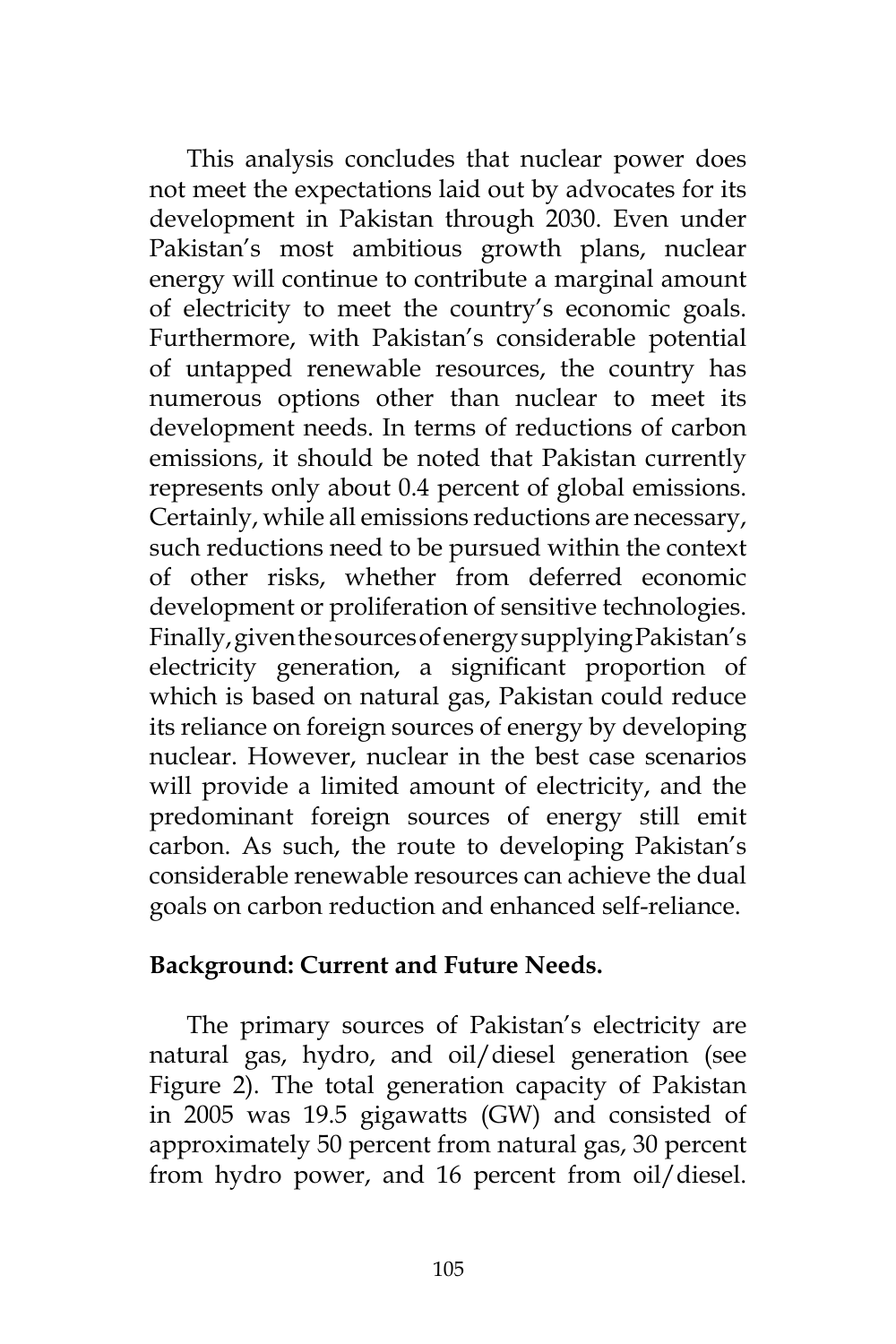Nuclear power's current contribution of electricity generation is 3 percent, while the contribution from coal is only 0.2 percent. Notably, renewable energy resources did not contribute to Pakistan's generation capacity in any meaningful way in 2005.



**Figure 2. Pakistan's Current Electricity Generation Capacity, 2005 (GW).2**

Pakistan's current electricity generation capacity also does not meet the current demand, creating significant shortfalls. The country is presently experiencing supply deficits during peak demand periods and the variability of water supply contributes to deficits given the large reliance on hydropower.<sup>3</sup> Nearly half of the population is also estimated to lack connection to the electricity grid, and load shedding has also become necessary in some areas.<sup>4</sup> Some estimates suggest that the grid system requires approximately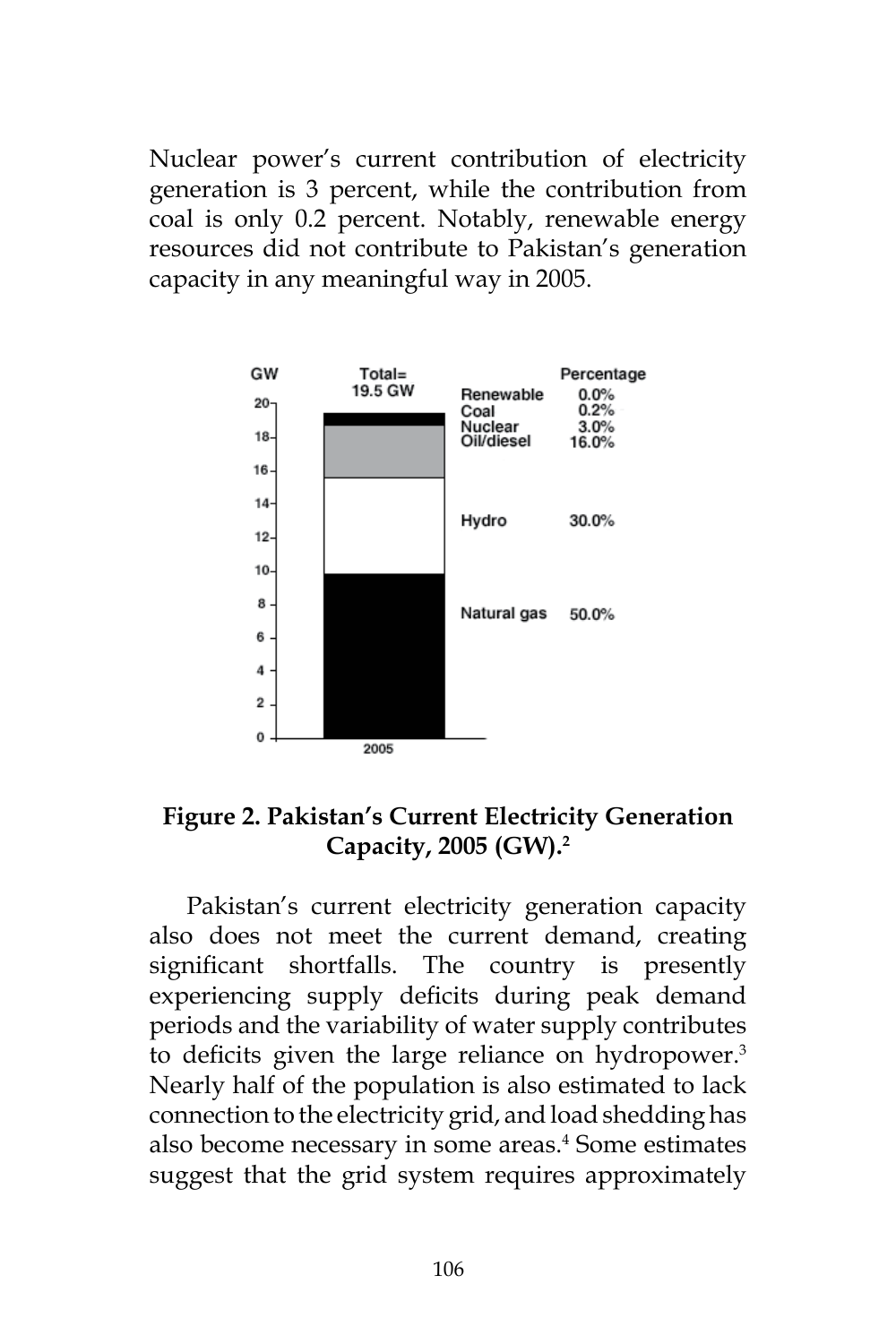two additional GW to cover peak demand with an adequate degree of reliability.

Compounding the challenges for meeting current demand, Pakistan's generation capacity requirements are expected to increase significantly through 2030 (see Figure 3). Forecasts for this growth rate vary and are generally tied to gross domestic product (GDP) expansion, which represents the energy intensity of economic growth. The Government of Pakistan estimates are based on an 8 percent GDP growth rate and a corresponding 9 percent generation capacity growth rate, thereby requiring 163 GW of generation capacity by 2030. However, the historical generation capacity growth rate from 1980-2005 was roughly 7.1 percent, and, if this trend continues, the capacity by 2030 would likely be 108 GSs. The actual generation capacity developed by 2030 will likely be somewhere in between these two ranges. However, even assuming a stronger GDP growth rate of 8.5 percent, thereby exceeding the Government of Pakistan projections, the need would be roughly 193 GSs. While the energy intensity varies and tends to decrease as an economy develops, the estimates of generation capacity present a conservative range against which to test the need for specific supply options. Considering the recent global financial and economic downturn, Pakistan's GDP growth rate could be significantly constrained, which could also create a concurrent reduction in the need for generation capacity.

## **Total Potential Capacity.**

Despite the considerable power generation requirement needed by 2030, Pakistan has a wide breadth of potential sources to meet this future demand.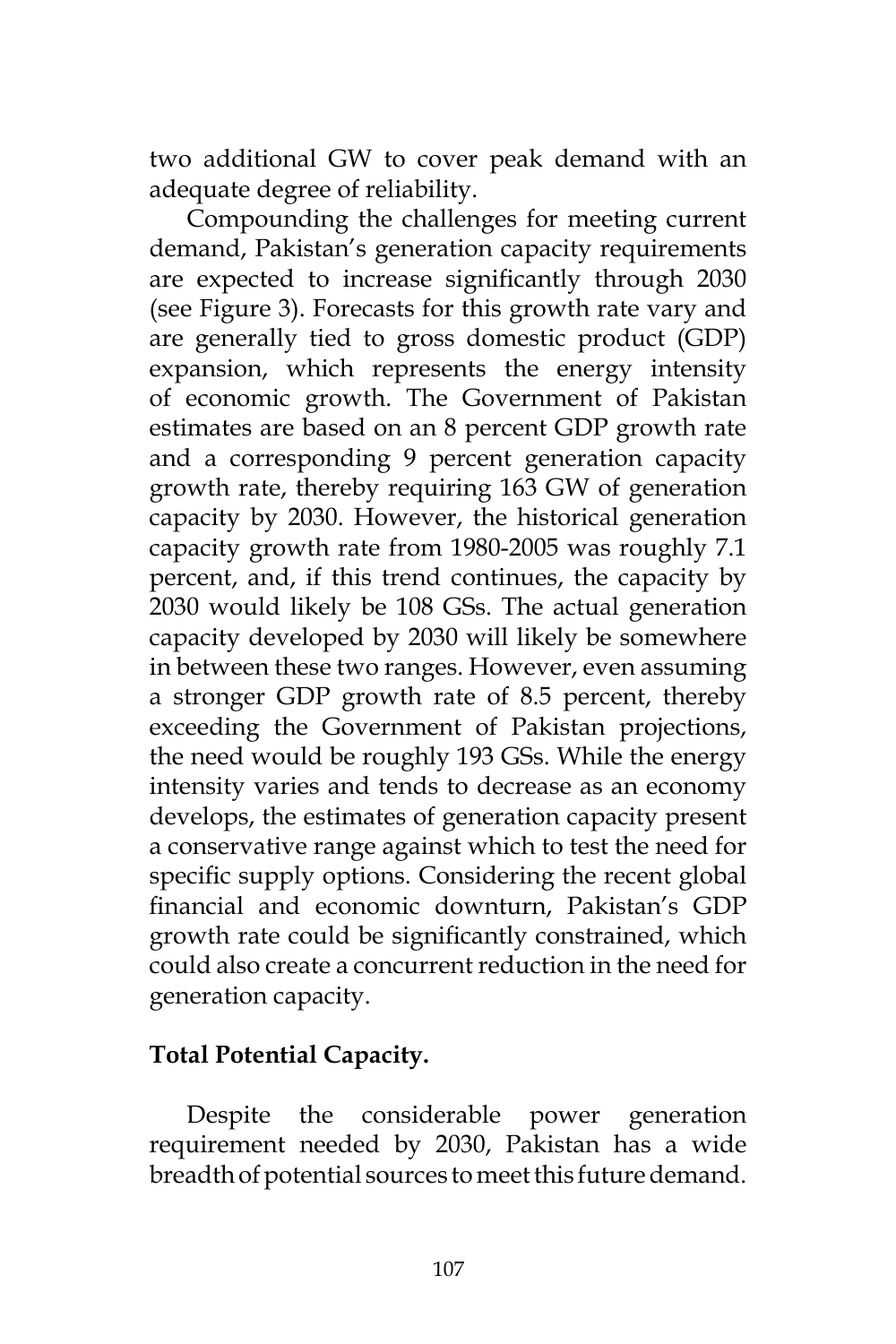In comparing the potential supply of resources with the generation capacity needed by 2030, this analysis uses both low- and high-end ranges based on various projections of GDP growth. As discussed above, the estimated generation capacity required by 2030 will be between 108 GWs and 193 GWs (shown in Figure 3). For each potential supply, the analysis also uses low and high estimates for the development through 2030.



## **Figure 3. Projections for Pakistan's Generation Capacity Requirements, 2006-2030.5**

The key finding is that the potential supply of resources should be capable of meeting both low and high estimates for generation capacity needs, although requiring a portfolio approach. The available and likely resources consist of a broad range of supply options involving considerable development of the traditional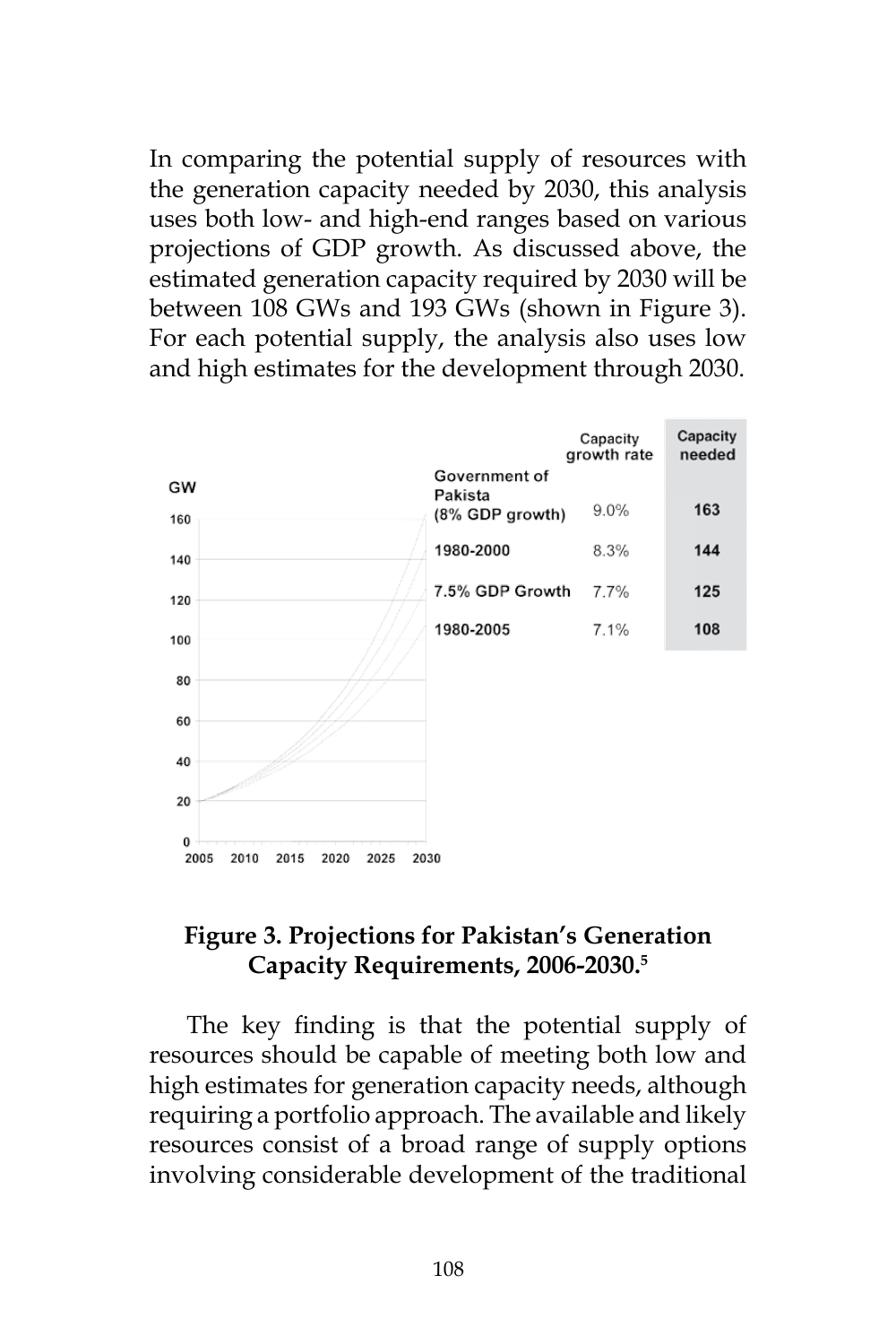supply sources of natural gas, hydro, and coal. While indigenous natural gas supplies are expected to dwindle, the Government of Pakistan has committed itself to investing in accessing external sources through pipelines.6 In terms of coal, Pakistan has approximately 185 billion tons of reserves, even with the anticipated increase of approximately 2.2 GW of coal-generated electricity by April 2009. Renewable energy resources offer significant potential even in the low and medium scenarios, which do not maximize the utilization of these resources, thereby leaving additional potential for well beyond 2030. Energy efficiency options are also likely to be a meaningful contributor to the variety of resources by 2030, offering more potential than that of nuclear power.

Notably, even if the development of nuclear power meets high estimates, it is unlikely to constitute a significant contribution to the overall supply. Currently, Pakistan has two nuclear power plants (Chashma-1 and Kanupp) which generate 300 megawatts (MW) and 125 MW, respectively. Pakistan's third nuclear power plant, Chashma-2, is expected to be completed by 2009 and will be capable of generating 325 MW. The Government of Pakistan estimates suggest a 13 percent growth rate (see Figure 4) which would yield approximately 6-8 GW of nuclear power generation.<sup>7</sup> This represents only about 3-6 percent of the electricity generated in 2030. If those high estimates are not met but instead nuclear power generation grows at a fast yet more reasonable pace of 8 percent, the total nuclear power generation would be roughly 2.8 GW. This would constitute only 1-3 percent of the total generation capacity by 2030.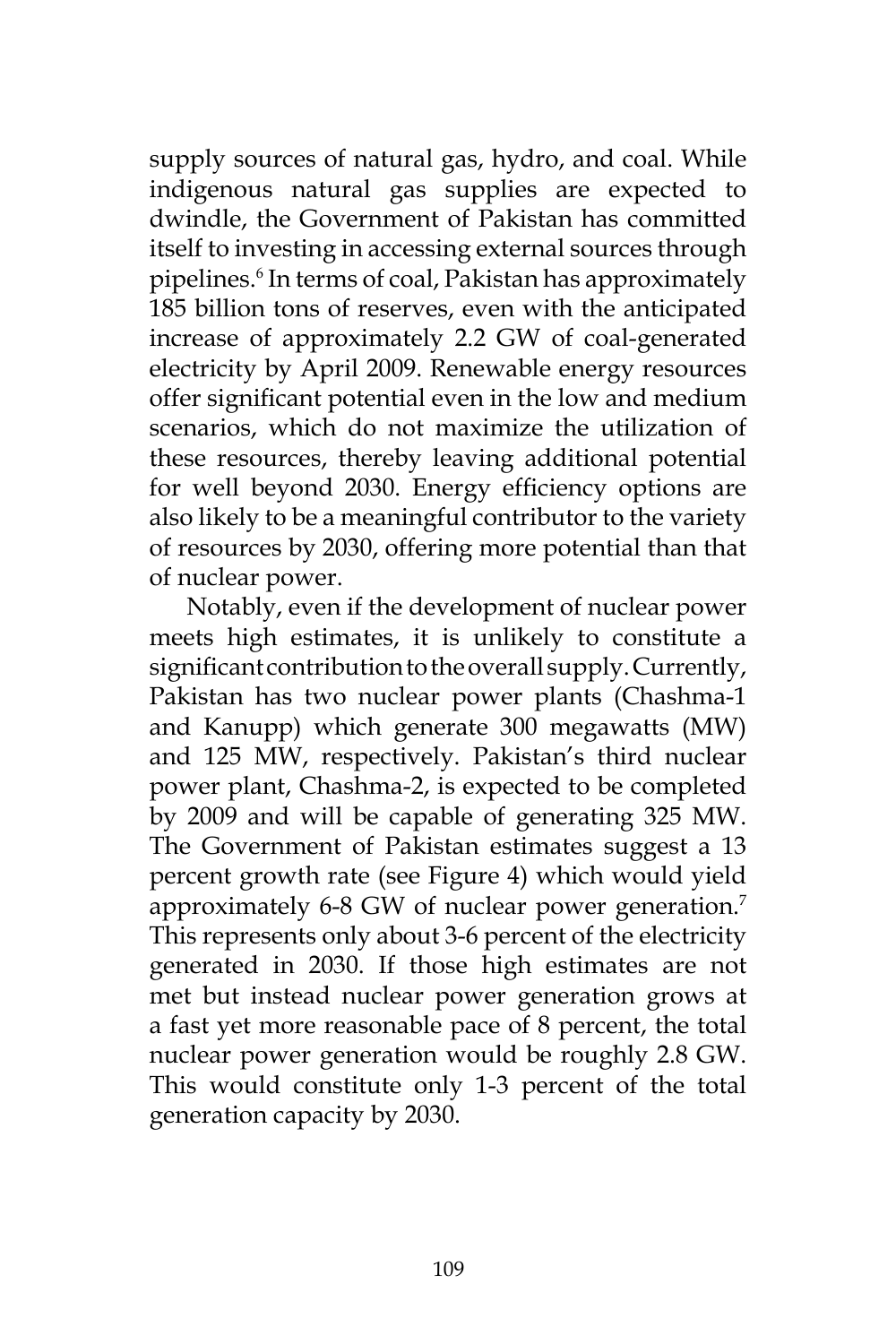

## **Figure 4. Pakistan's Potential Supply Options for Electricity Generation, 2005-2030.8**

Pakistan has considerable solar potential that rivals many other regions of the world (see Figure 5). The solarization of the country averages  $5.2 \text{ km/h}$  and nearly half of the country shows economic viability for solar power generation. Few regions, aside from the Sahara, offer better solar potential in the world. Both solar photovoltaic and concentrated solar thermal technologies are becoming increasingly cost effective and commercialized, offering a considerable opportunity for this untapped resource in Pakistan. Although estimates for the total potential generation capacity from solar vary, a reasonable estimate is 70  $GW<sup>9</sup>$ 

The opportunity for wind power generation is also quite significant in Pakistan, at approximately 50 GW of potential generation capacity and a target of 9.7 GW by 2030.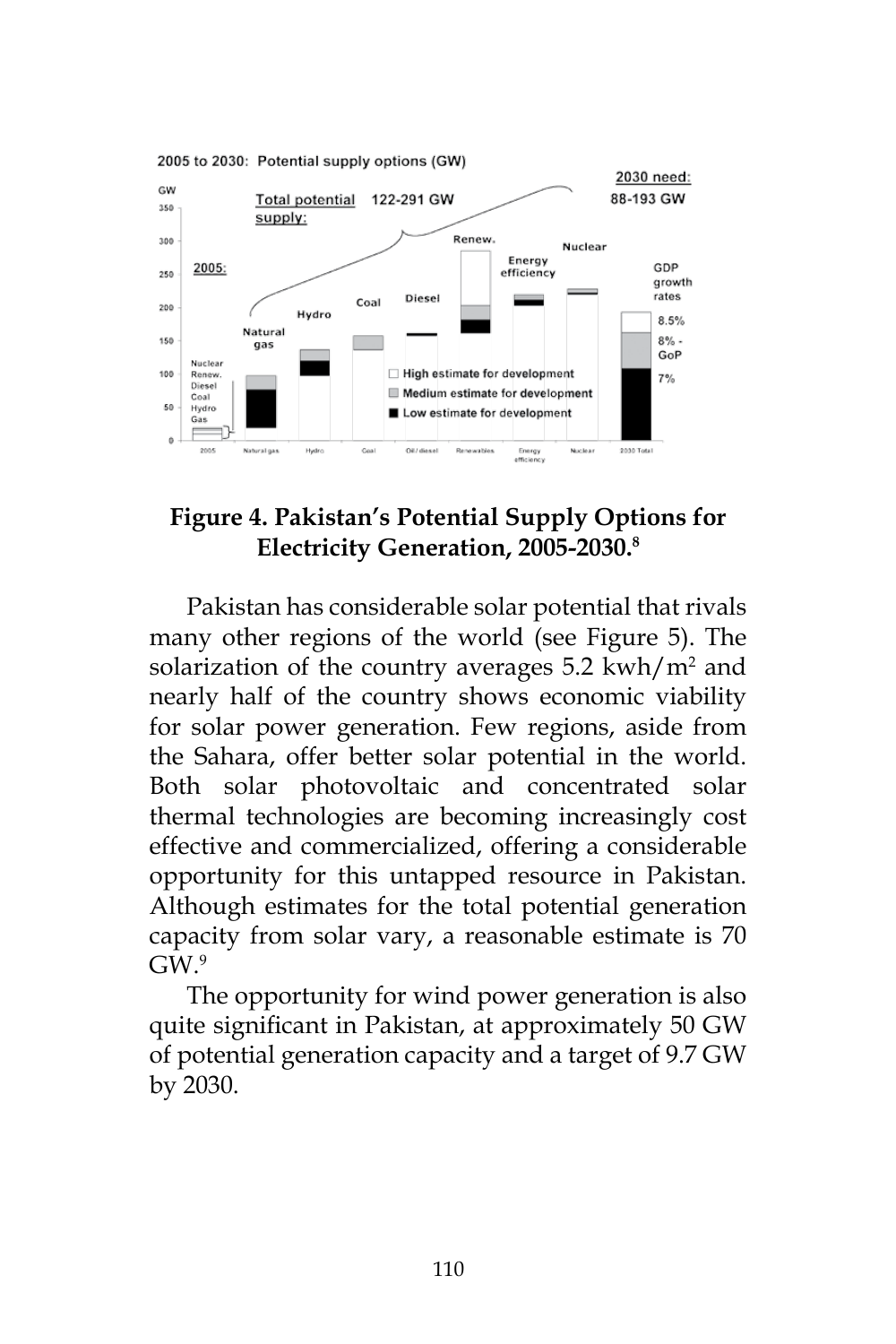

Figure 5. Global Solarization Rates<sup>10</sup> and **Solarization across Pakistan.11**

**SUKKUR** 

OREAABAD

KARACHI

**IRAN** 

**oTURBAT** 

**ARABIAN SEA** 

The AEDB is facilitating favorable rental terms for developers, and numerous letters of intent have been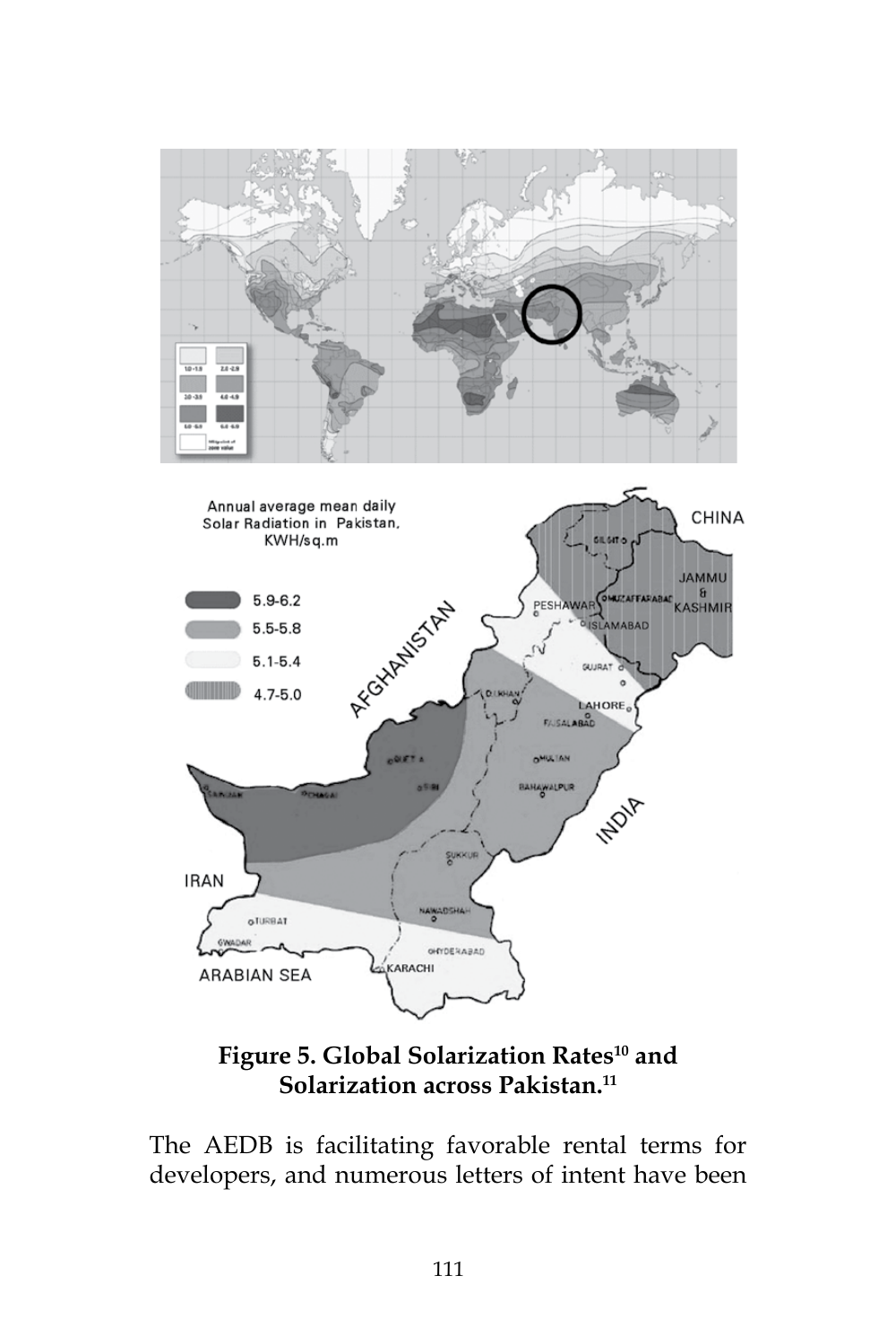signed, with the target of generating 9.7 GW by 2030.<sup>12</sup> The National Transmission and Despatch Company (NTDC) is constructing new transmission lines to bring the power to markets, and at least two urban hubs, Karachi and Hyderabad, are nearby.<sup>13</sup> The potential of an estimated 50 GW of generation capacity suggests that ample wind capacity will still be available long after 2030.



# **Figure 6. Location of Pakistan's Wind Corridor Near Gharo-Keti Bandar.14**

In addition to solar and wind, other promising renewable energy sources exist for Pakistan to develop more fully. For instance, sugar mills in the country use bagasse for cogeneration purposes, and the Government of Pakistan has recently enabled them to sell surplus electricity back to the grid. Other such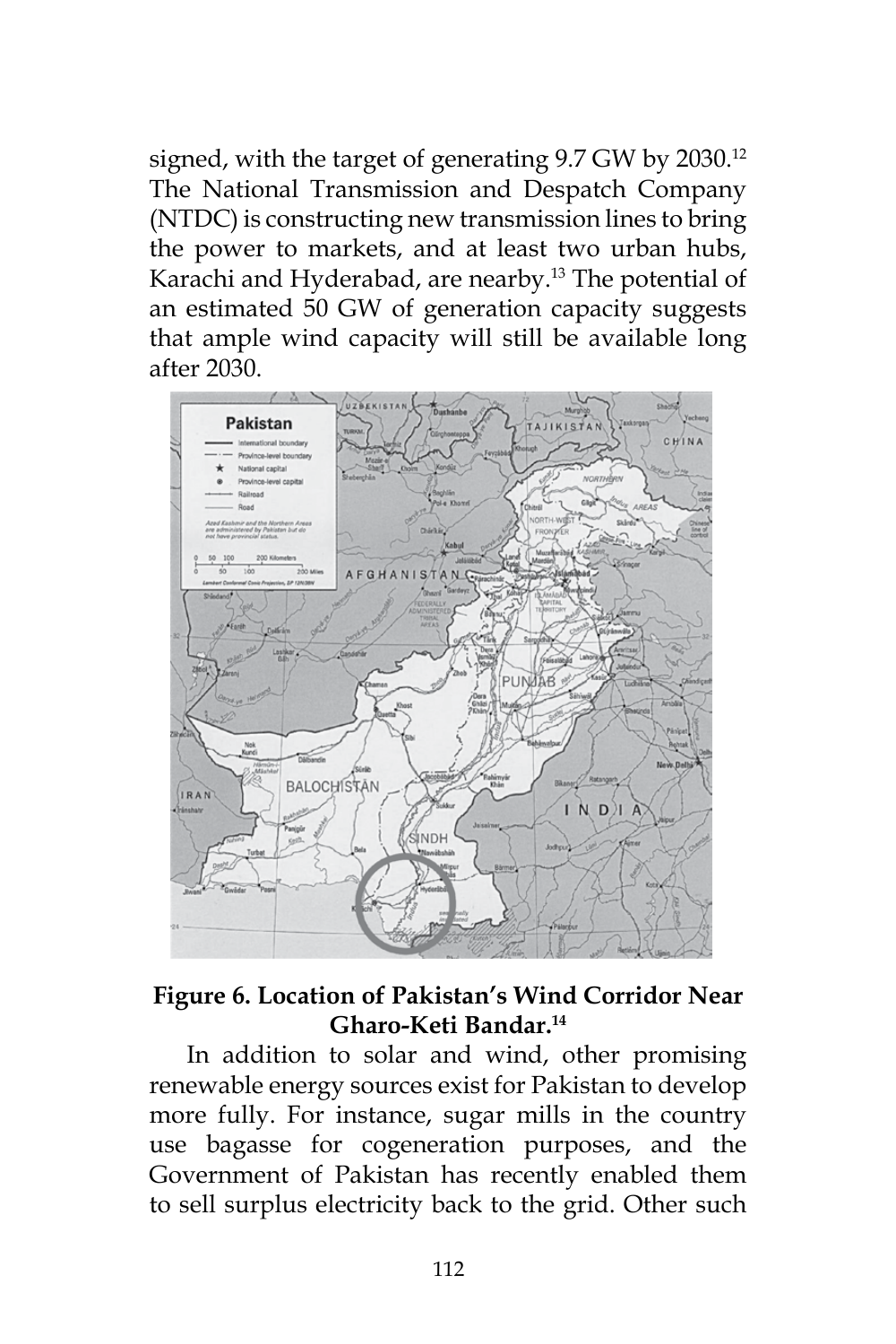biomass, biogas, waste-to-electricity, and biofuels could also meaningfully contribute to the energy and electricity supply in Pakistan. The estimate for wasteto-electricity alone is approximately 500 MW per major city.15

Given the split between rural and urban populations, decentralized generation sources could also make considerable sense for development in Pakistan. By some estimates, roughly 70 percent of the population lives in rural villages,<sup>16</sup> with nearly half the population lacking a grid connection. With the costs of transmission and distribution, it is often uneconomical to connect these populations to the grid. As such, a centralized power generation source, like nuclear, may not serve to increase electrification rates across the country. Instead, decentralized wind and solar generation can often serve these populations better, and many small scale projects have already been developed throughout the country. The other concern is to have sufficient baseload generation, for which nuclear is normally used. While some renewable technologies raise concerns of intermittency, new technologies are being commercially developed to provide storage and enable use for baseload generation, especially as seen with concentrated solar thermal. And given the small share of nuclear power in the overall generation capacity mix by 2030, other options like hydro will provide significant baseload generation.

Another critical opportunity for meeting Pakistan's electricity needs will be in energy efficiency, or negawatts, which even with conservative estimates will amount to more than nuclear power generation. Energy efficiency efforts can tackle a number of key areas in electricity production and consumption. They can include improving demand or efficiencies, such as switching to improved lights and energy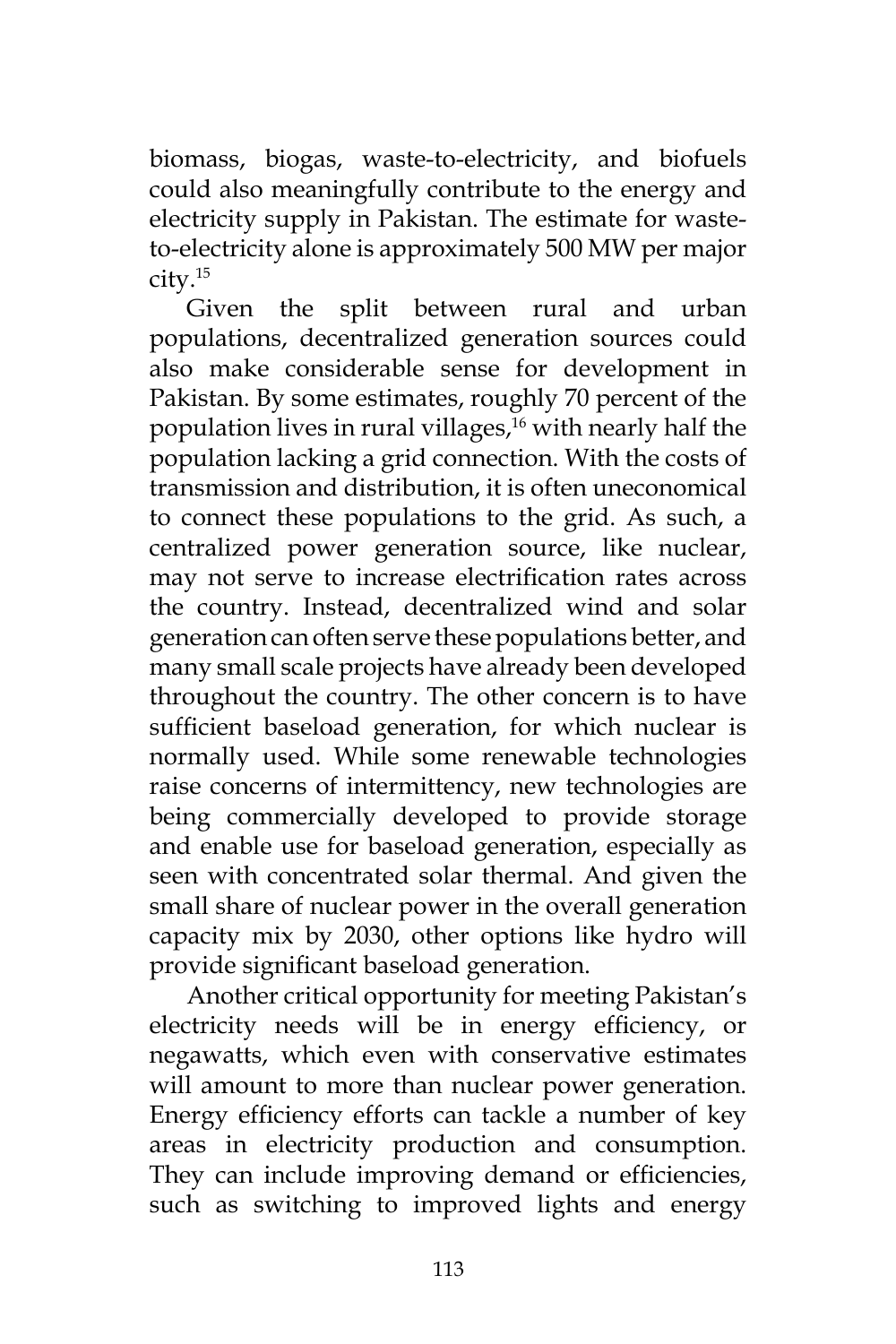efficiency appliances. Industrial production of goods can similarly be improved to generate considerable negawatts. Electricity generation itself can also be made more efficient, particularly with thermal generation, through equipment upgrades. Finally, transmission and distribution losses, traditionally quite high in developing countries due to technical losses and theft, can be improved for significant savings. Currently, Pakistan's transmission and distribution losses are estimated at approximately  $26.5$  to 30 percent.<sup>17</sup> The Government of Pakistan set the goal of reducing these by 5 percent by 2010, which could create approximately 8 GW of negawatts cumulatively by 2030.18 Committing to another 5 percent reduction in transmission losses would double this to roughly 16 GW. In terms of estimating negawatts, this analysis remains quite conservative, having only reflected the potential savings from improving transmission and distribution losses. If demand efficiencies had been incorporated, these estimates could be considerably higher. Regardless, the potential improvements in transmission and distribution losses alone would outpace nuclear power generation by 1.5-3 times.

## **Pace of Development.**

The likely pace of development of various supply options will be especially important for Pakistan and current projections significantly outpace historical development. Government projections often suggest that generation options will develop much more rapidly than historical progress suggests, and projections of nuclear development are no exception. In fact, the projections of nuclear development in Pakistan are predicated on attaining a development trajectory that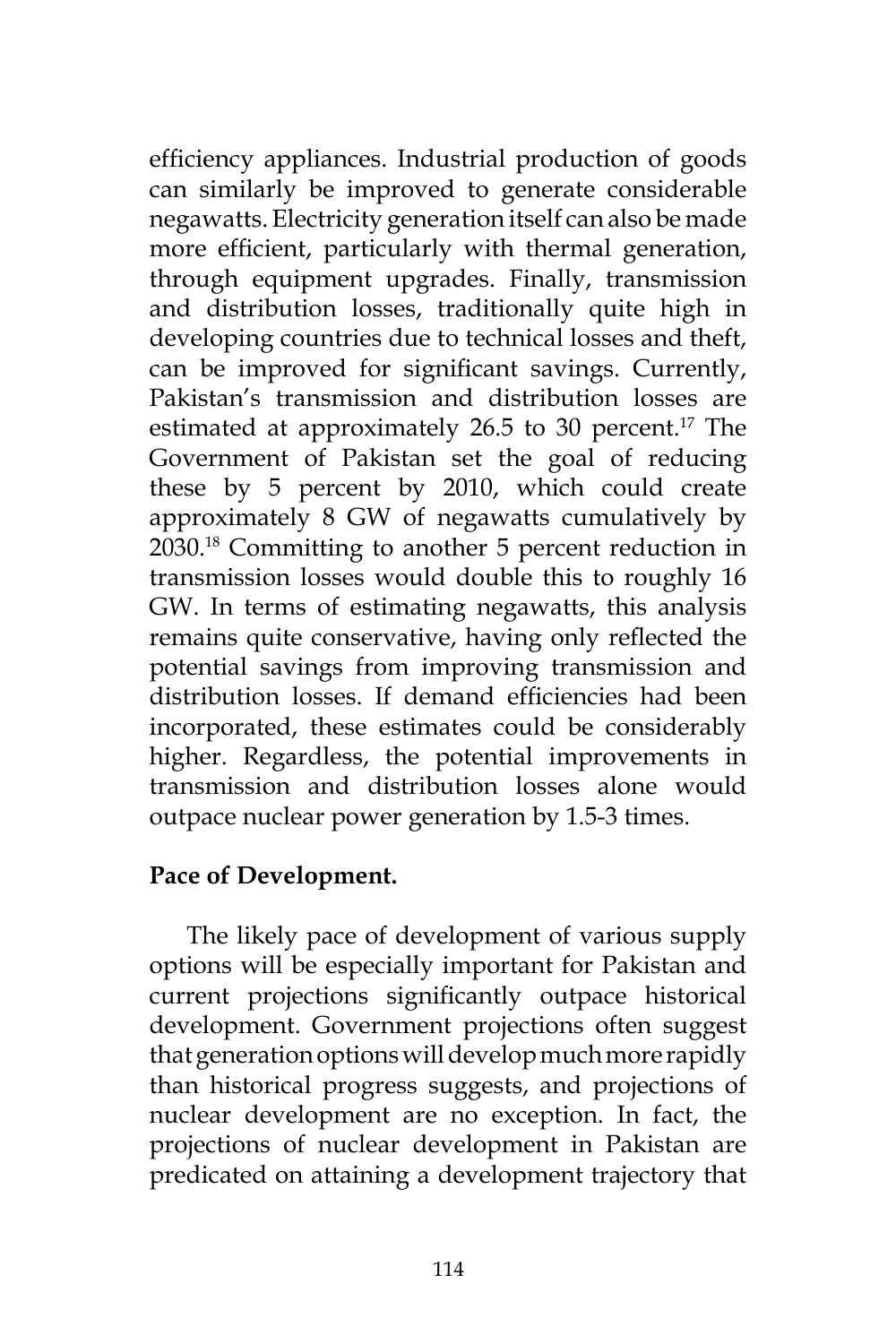very few countries in the world have been able to attain.

When projecting likely development of electricity generation sources, it is important to look first at the historical development of various options (see Figure 7). In the case of Pakistan, the development of thermal and nonconventional energy sources (NCES) has risen the fastest over a 25-year period, at approximately an 8 percent growth rate. However, recently (from 2000- 05), installed plant capacity from these sources has stagnated at 0 percent growth, while hydro power, at 6 percent, has maintained a consistent growth rate over the entire 25-year time period. Nuclear grew the slowest over this period, at 5 percent from 1980-2005. Recent high growth rates of 28 percent from 2000- 05 reflect the small number of nuclear power plants overall. With two plants online and a third scheduled to go live in 2009, each additional plant represents a significant percentage of the total. Overall, generation capacity grew by 7 percent from 1980-2005 and by only 2 percent from 2000-05.19

The projections for the various supply options are almost uniformly ambitious, but especially so for nuclear. From 2005 to 2030, it is expected that nuclear generation will increase at a growth rate of 13 percent. Other supply options have similarly high estimated growth rates, such as natural gas at 9 percent, hydro at 10 percent, coal at 13 percent, and renewable energy at 14 percent.

Nearly all of these supply options will undoubtedly face challenges in attaining such growth targets, but fewer challenges are likely be met by those options that face lower barriers in the form of capital intensity, political will, and ready availability of supplies and technology.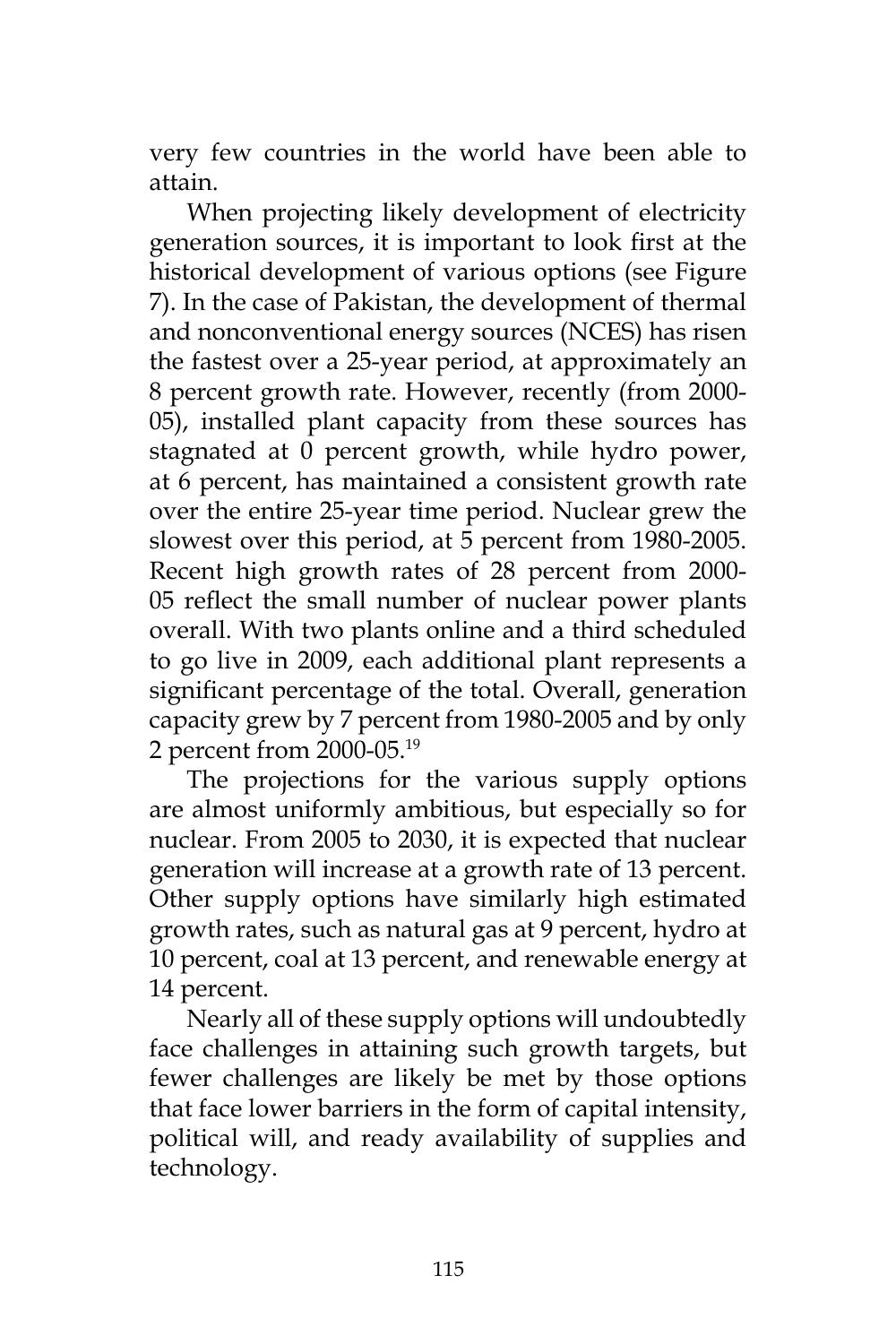

# **Figure 7. Historical Development of Electricity Generation, 1980-2005 (GW).20**

 Because nuclear faces immense challenges in terms of capital intensity and accessibility of supplies and technology, the growth rates implied for nuclear development suggest the attainment of targets that very few countries in the world have been able to achieve. However, as a nonsignatory to the Non-Proliferation Treaty, there are international embargoes on the transfer of such technology to Pakistan. China is currently the only supplier of nuclear power plants and components to Pakistan, but, to meet the projections, Pakistan would require access to advanced nuclear supplies and technologies from Western countries.<sup>21</sup> Such constraints raise particular questions around nuclear development, where governments are especially prone to overestimate their ability to develop such resources and install generating capacity. (See Figure 8.)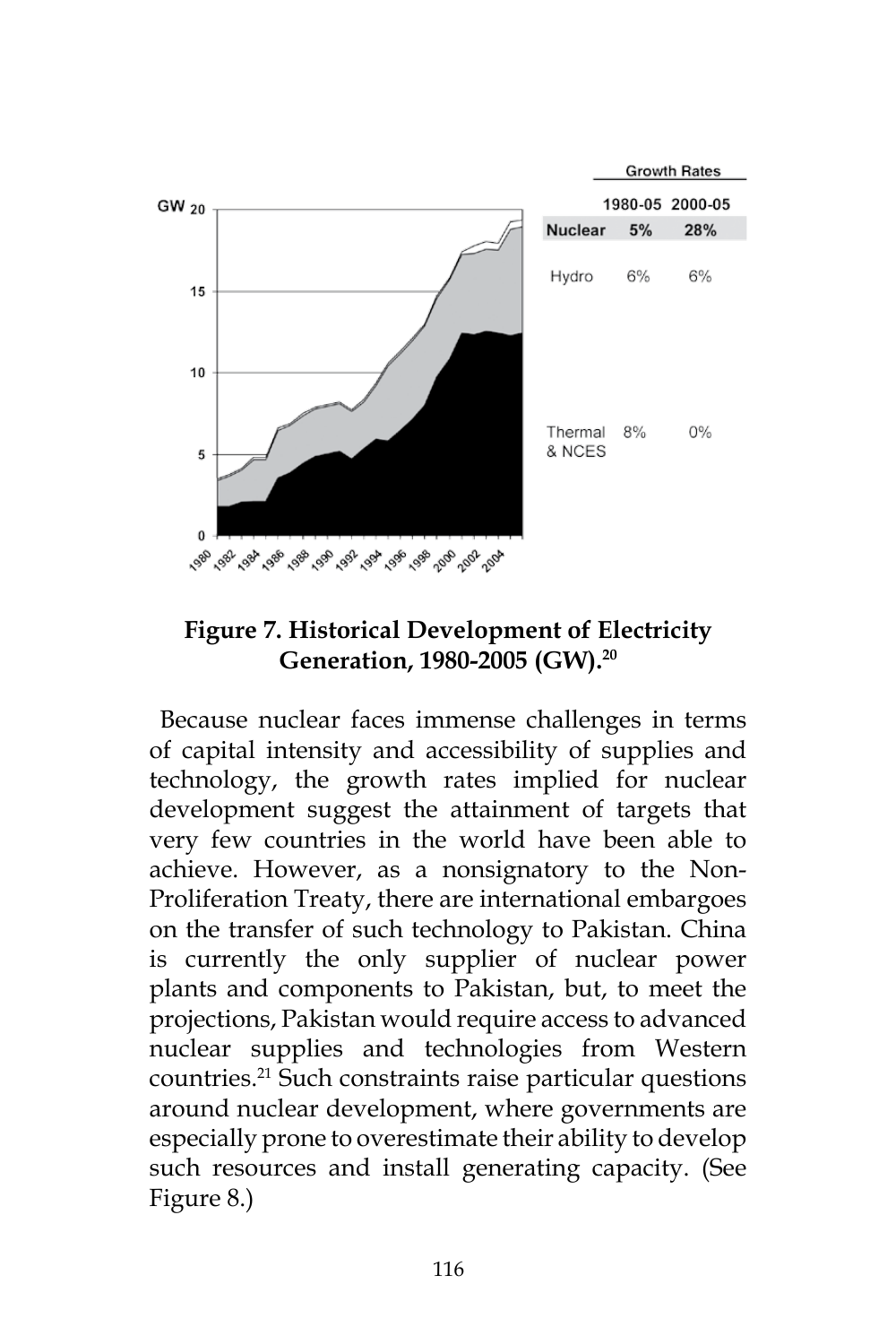

**Figure 8. Projected Development of Installed Plant Capacity, 2005-2030 (GW).22**

Globally, the historical data of nuclear power development suggests that few countries have been able to achieve and maintain a consistently high growth rate for nuclear development as per Pakistan's estimates. South Korea comes the closest to reaching the trajectory and sustainability of nuclear power generation with a 14.3 percent compound annual growth rate (CAGR) over the 15 years from 1980 to 2005. The United States and France both had much faster growth from 1980 until approximately the early 1990s (at 7 percent and 14 percent respectively), but their nuclear development programs have since leveled off.23 By contrast, India has only attained a 4.9 percent growth rate for its nuclear development.<sup>24</sup> For Pakistan to meet its own nuclear power development estimates over the next 30 years, it would have to emulate or surpass the efforts of countries like South Korea, France, or the United States. (See Figure 9.)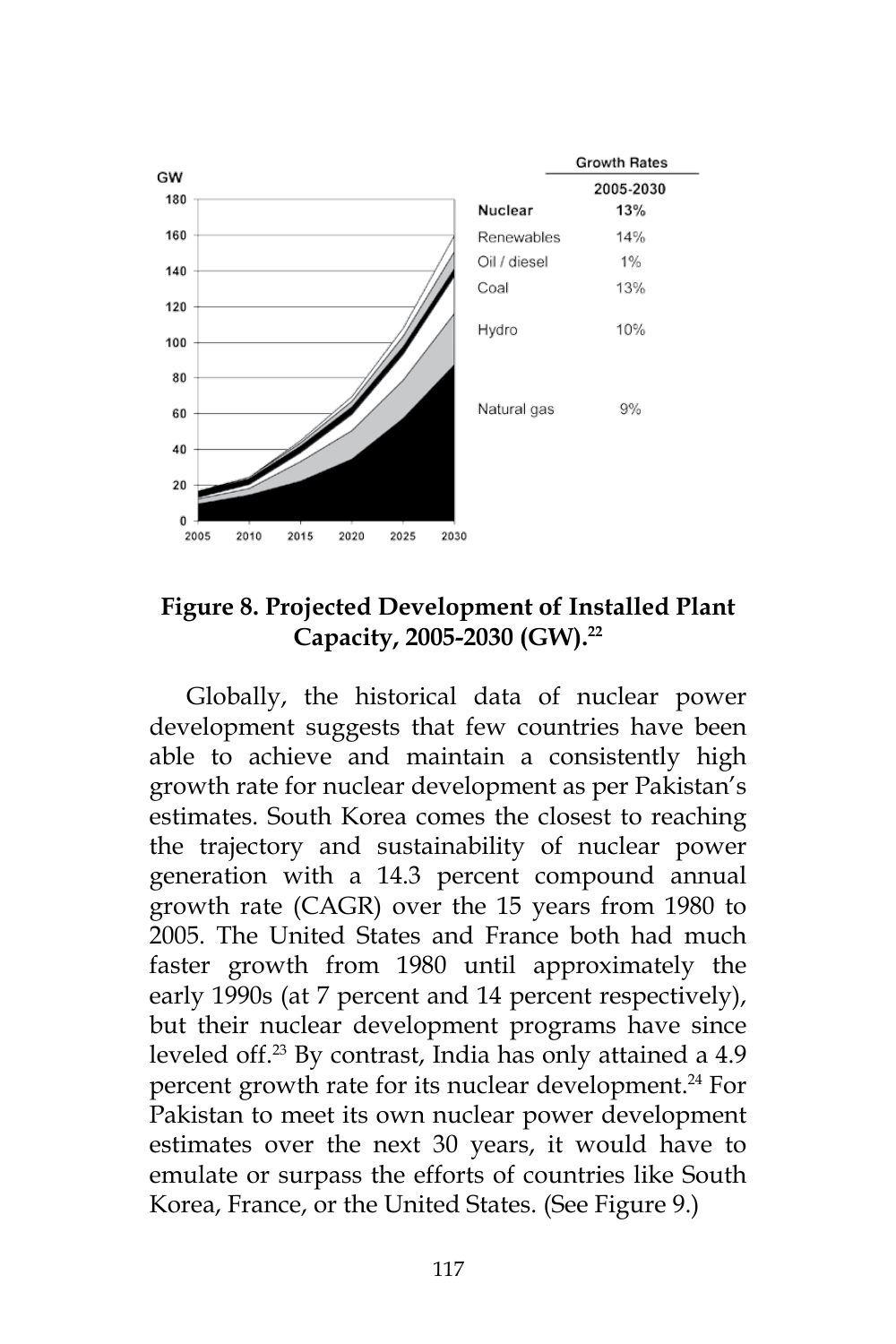

## **Figure 9. Historical Development of Nuclear Power in the U.S., France, South Korea, and India, 1980-2005 (GW).25**

Nuclear development also requires considerable coordination between the private and public sectors, requiring rather strong government effectiveness, regulatory quality, and control of corruption since nuclear projects require large capital expenditures. Relative to countries such as the United States, France, and South Korea that have successfully developed nuclear power generation at impressive growth rates, Pakistan's measure on these governance indicators is significantly lower. (See Figure 10.) Although these metrics are general governance indicators, the successful implementation of a nuclear power development policy would presumably require even greater government effectiveness, regulatory skills, and control of corruption than ordinary largescale infrastructure projects. While a lower rating in government effectiveness may suggest a country is less able to orchestrate the necessary level of coordination to get a project initiated and complete, a lower rating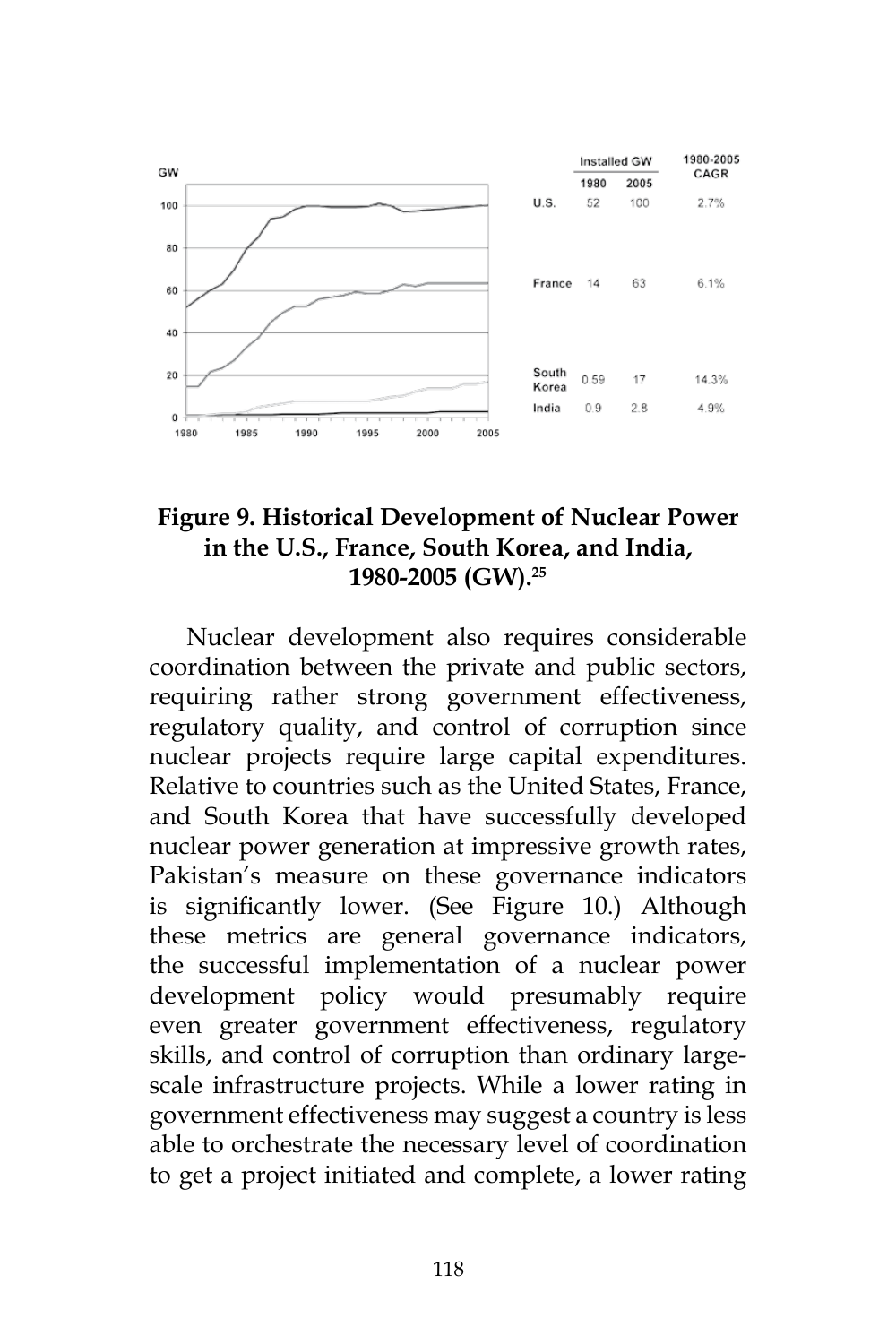in regulatory quality would suggest potential lapses in security and safety, and less control of corruption would suggest that sensitive materials may be more prone to illicit sale and trade. Corruption also matters considerably in terms of the financing of largescale infrastructure projects. The "corruption tax" on a large project can significantly balloon costs and delay completion. These discrepancies in governance indicators would suggest that the nuclear generation growth rates targeted by the Government of Pakistan may not be achievable.





At the same time, the regulatory and policy environment for renewable energy development, including wind and solar power, is being increasingly strengthened and geared towards enhancing and accelerating development. Legislation that has been passed includes sales tax, income tax, and customs duty exemptions for imported plants, machinery, and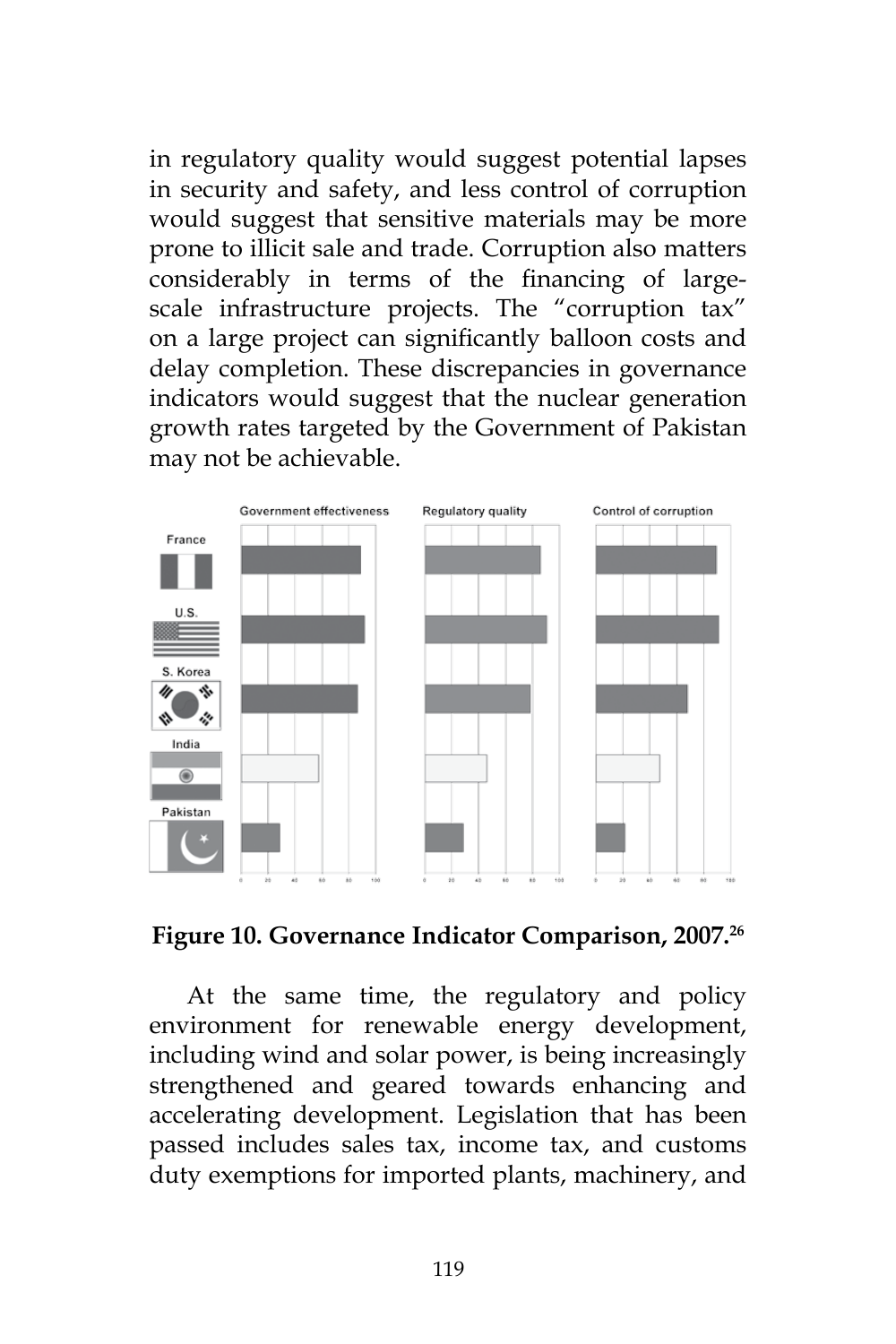equipment for renewable energy power generation. $27$ Further incentives for private sector development of wind power even includes "Wind Risk Coverage," which covers the risk of wind speed variability, making the power purchaser (the Government of Pakistan) absorb the risk of such variability.28 The AEDB continues to lobby aggressively for investments and, in the case of wind, roughly 93 letters of intent have already been signed for development.<sup>29</sup> This push has benefited from foreign assistance, such as support from the U.S. National Renewable Energy Laboratories under a 2007 U.S. Agency for International Development (USAID) assistance program.30

## **Relative Costs**.

The likely development of various supply options is influenced by a number of factors, including the relative costs of those options (see Figure 11). Estimates of the relative costs of different supply options vary widely. By far, the lowest cost options are coal and hydro, while some of the most expensive options are solar photovoltaic and solar thermal. Local costs of supply options can vary considerably, and Pakistanspecific estimates suggest nuclear energy could be on the high-end of the range, at roughly \$0.057 cents per kilowatt-hour (kWh).

It is also important to note the trend for the cost curves of renewable energy technologies (see Figure 12). Wind has led the way in becoming economically viable, and solar is expected to follow suit in the medium term. The price of concentrated solar power has dropped at a faster rate than solar photovoltaic (PV), but recent advances in solar PV technology also suggest increased commercial viability.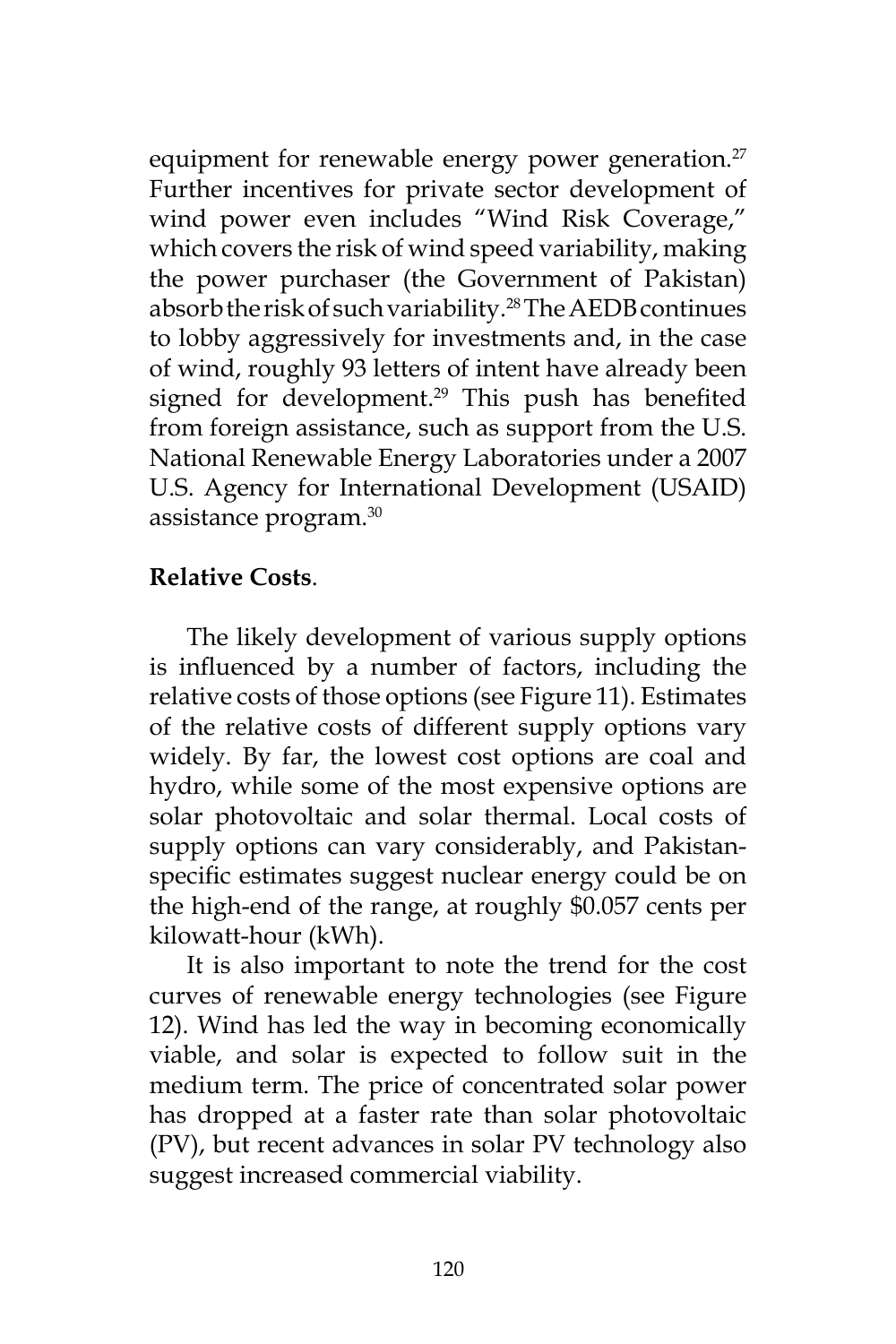

## **Figure 11. Relative Costs of Various Resource Options.31**

Furthermore, for many nongrid connected Pakistanis, the trade-off is not necessarily between cheap sources of electricity or renewable options. Rather, it lies in which resources can, or will, be developed in the near-, medium-, and long-term. A more expensive option per kilowatt-hour, like solar or wind, may have lower up-front costs and not rely on the central government to invest in infrastructure requirements for transmission and distribution.

One significant benefit of renewable energy technologies like wind and solar, however, is that they both have predictable (i.e., zero) fuel costs and can also be expanded incrementally. Wind and solar farms can largely be built in stages, with the first phases of installation becoming immediately productive, while a fractional buildout of a nuclear facility cannot produce electricity.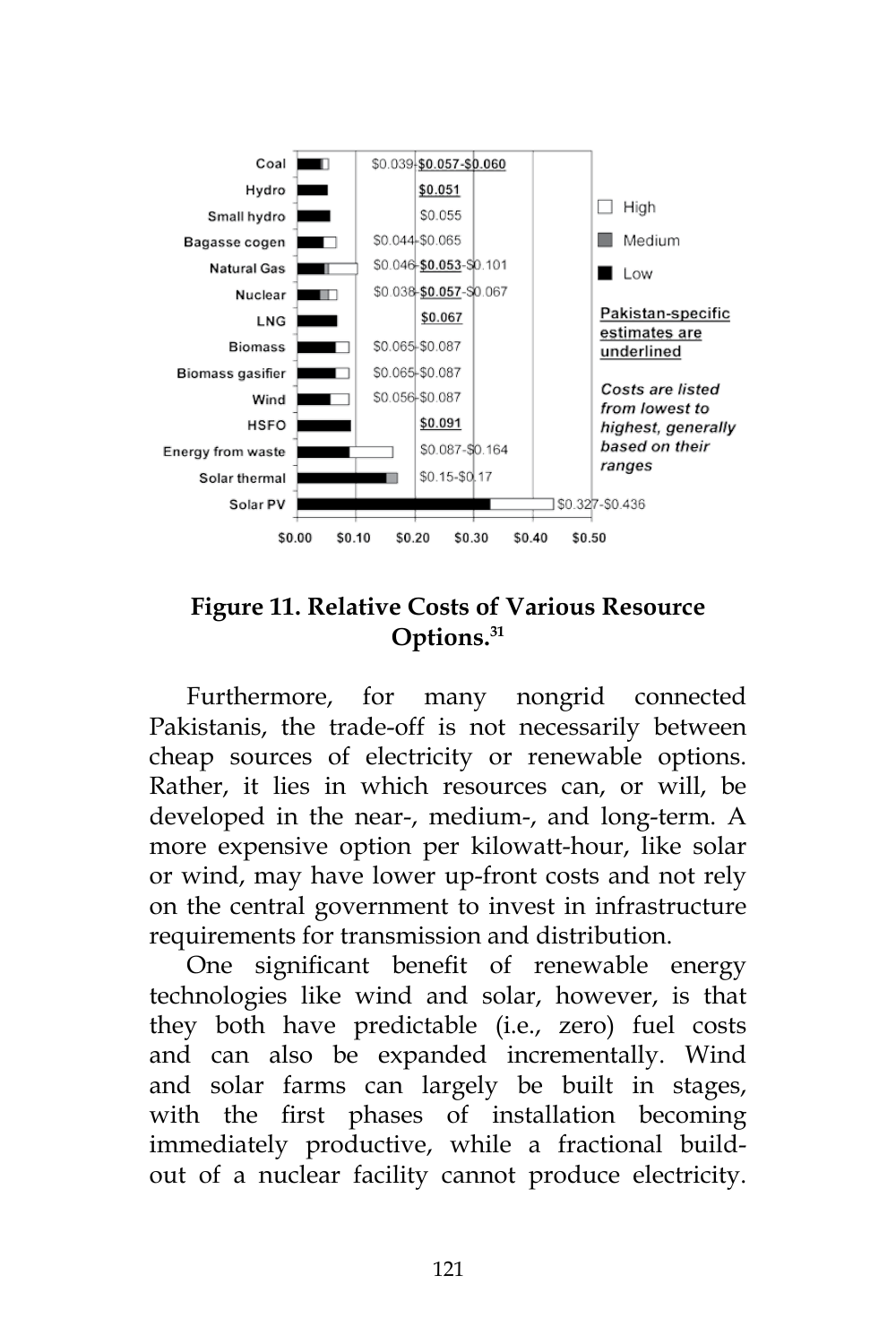

## **Figure 12. Cost Curve for Solar Photovoltaic, Concentrating Solar Power, and Wind, 1980-2025.32**

 It is also important to note the potential ramifications of the current global financial crisis. As access to capital becomes constrained, it will likely become more difficult to finance large scale investments like nuclear, especially where the production of electricity and generation of cash flows comes much later. Less capital-intensive projects that can be built-out incrementally are more likely to be favored and will be used to meet electricity demand that itself is likely to be reduced due to economic growth constraints.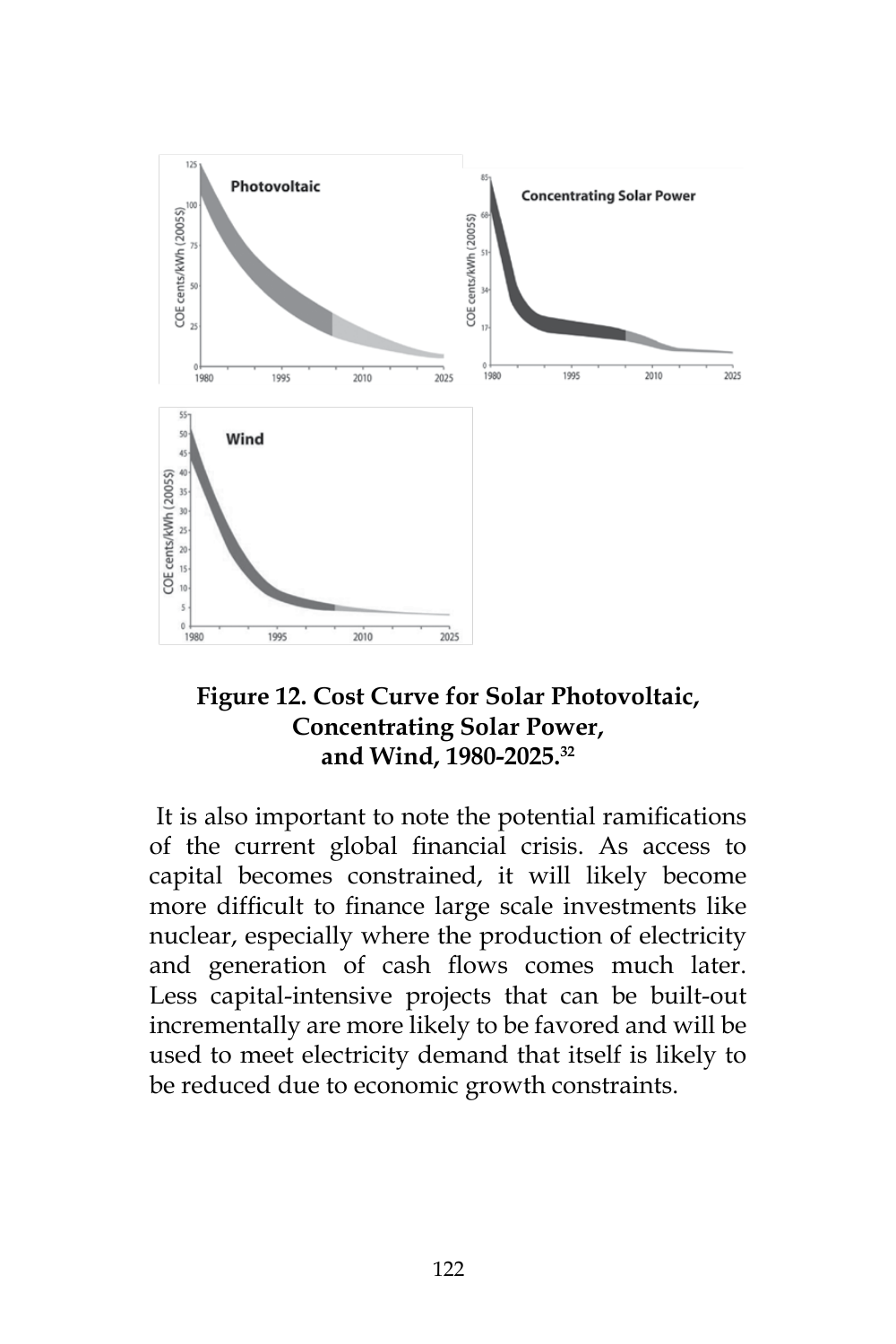

Cost of power generation comparisons per kWh (US\$)

## **Figure 13. Cost Structure Comparison of Various Supply Options (per kWh, US\$).33**

In the end, it is important to compare the relative costs of different supply options, but meeting Pakistan's electricity needs will require a portfolio strategy. No single option, no matter how attractive from a cost perspective, can meet the full need by 2030. Numerous options need to be pursued, leveraging the strengths and mitigating the risks associated with each.

#### **ENVIRONMENTAL ISSUES**

Given the very real risks of climate change, it is vital to consider environmental issues when evaluating electricity supply options in any region of the world. Nuclear is often judged against a "clean" generation technology due to the lack of carbon emitted during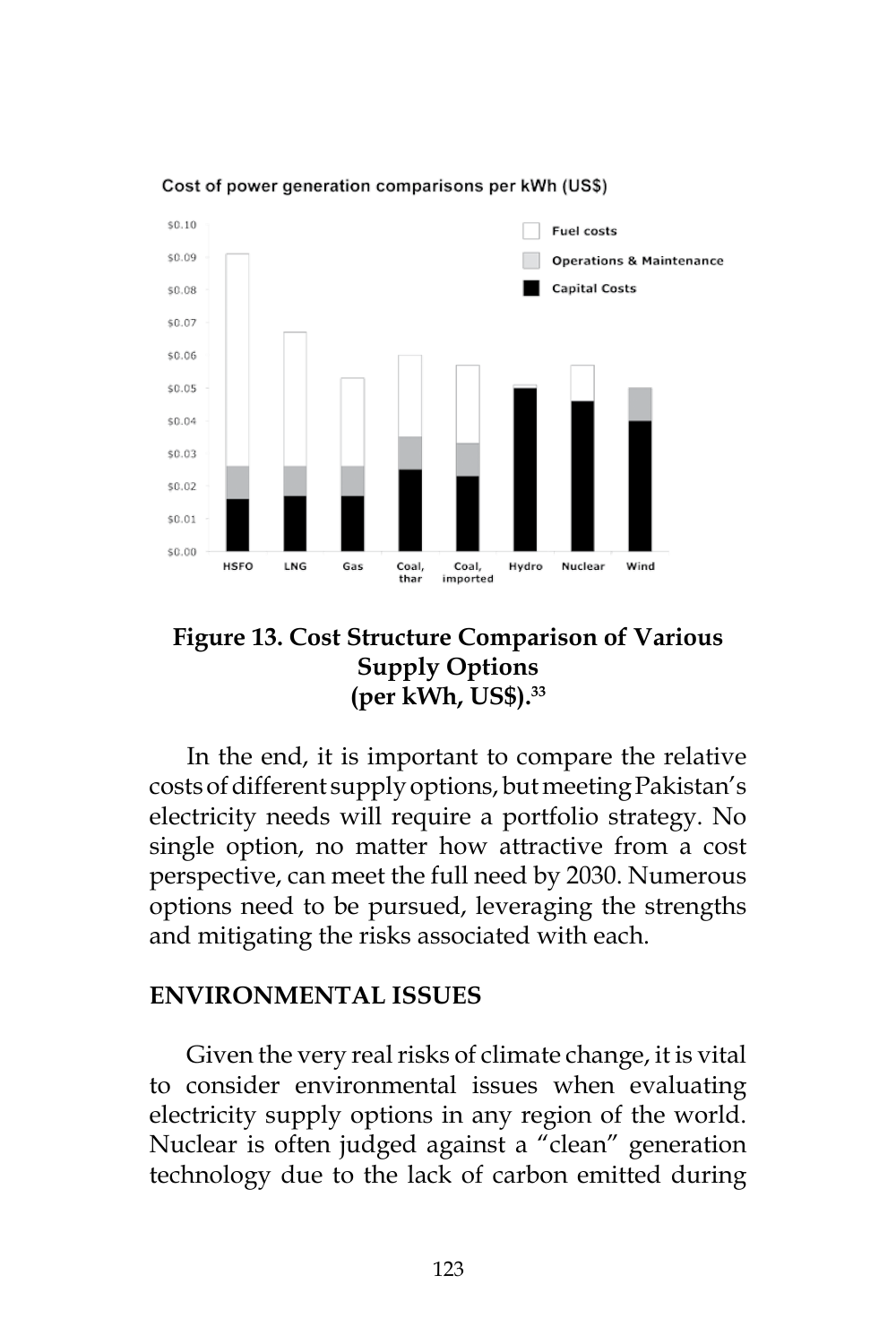electricity generation. While this is true, renewable energy technologies are equally climate-change friendly and are not accompanied by the problems associated with long-lasting radioactive spent fuel and its transportation, storage, and disposal.

It is also important to look at the sources of carbon emissions by country to determine the appropriate intervention to reduce those emissions. In Pakistan, a significant amount of carbon emissions comes from petroleum which serves transportation needs and would not be offset by switching to electricity generation resources, at least until electric cars are widespread in Pakistan. A promising trend in Pakistan's transportation sector, however, is the increased use of compressed natural gas for transportation.<sup>34</sup> Also, while a significant amount of Pakistan's emissions come from natural gas (including for electricity generation), natural gas produces just about half the emissions of coal. (See Figure 14.)



**Figure 14. Pakistan's CO2 Emission by Source, 1980-2005 (million metric tons).35**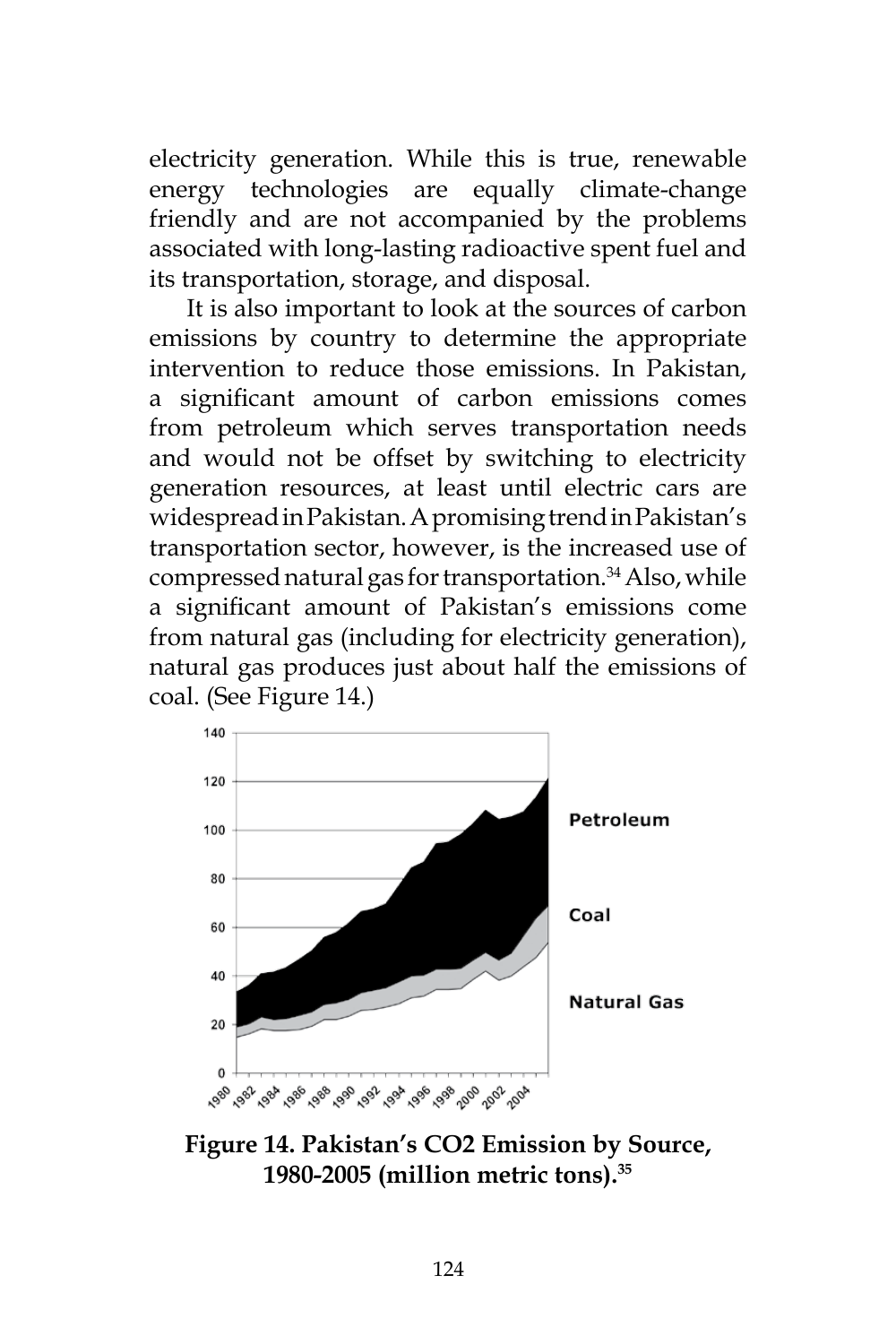Finally, while all emissions reductions contribute to addressing the issue of climate change, Pakistan's emissions should be considered in context when weighing the attractiveness of other options involving different types of risks. In 2005, Pakistan produced just 0.4 percent of total global carbon emissions. By comparison, Pakistan produces only 0.77 metric tons per capita versus 20.14 metric tons per capita in the United States. As such, the degree of the carbon emissions problem in Pakistan may not outweigh other the risks associated with nuclear power generation. This is especially true when considering the ample renewable energy potential in Pakistan, the benefits of decentralized power generation in the country, the decreasing costs of renewable energy sources, and the lack of fuel risks attaching to renewable energy sources (both in terms of price volatility and spent-fuel risks).

## **CONCLUSIONS**

Numerous countries, including Pakistan, are pushing to develop nuclear power generation capacity. These countries often highlight the requirements of economic development to increase their electricity generation. In a carbon constrained world with increasing global awareness of the risks of climate change, nuclear power is judged as a clean and efficient way to meet economic development objectives while limiting carbon emissions. Furthermore, nuclear power is often seen as a means of ensuring greater selfreliance and independence from petroleum imports from unstable neighbors or regions. With the recent approval of the U.S.-India Civil Nuclear Cooperation agreement, Pakistan is also calling for access to nuclear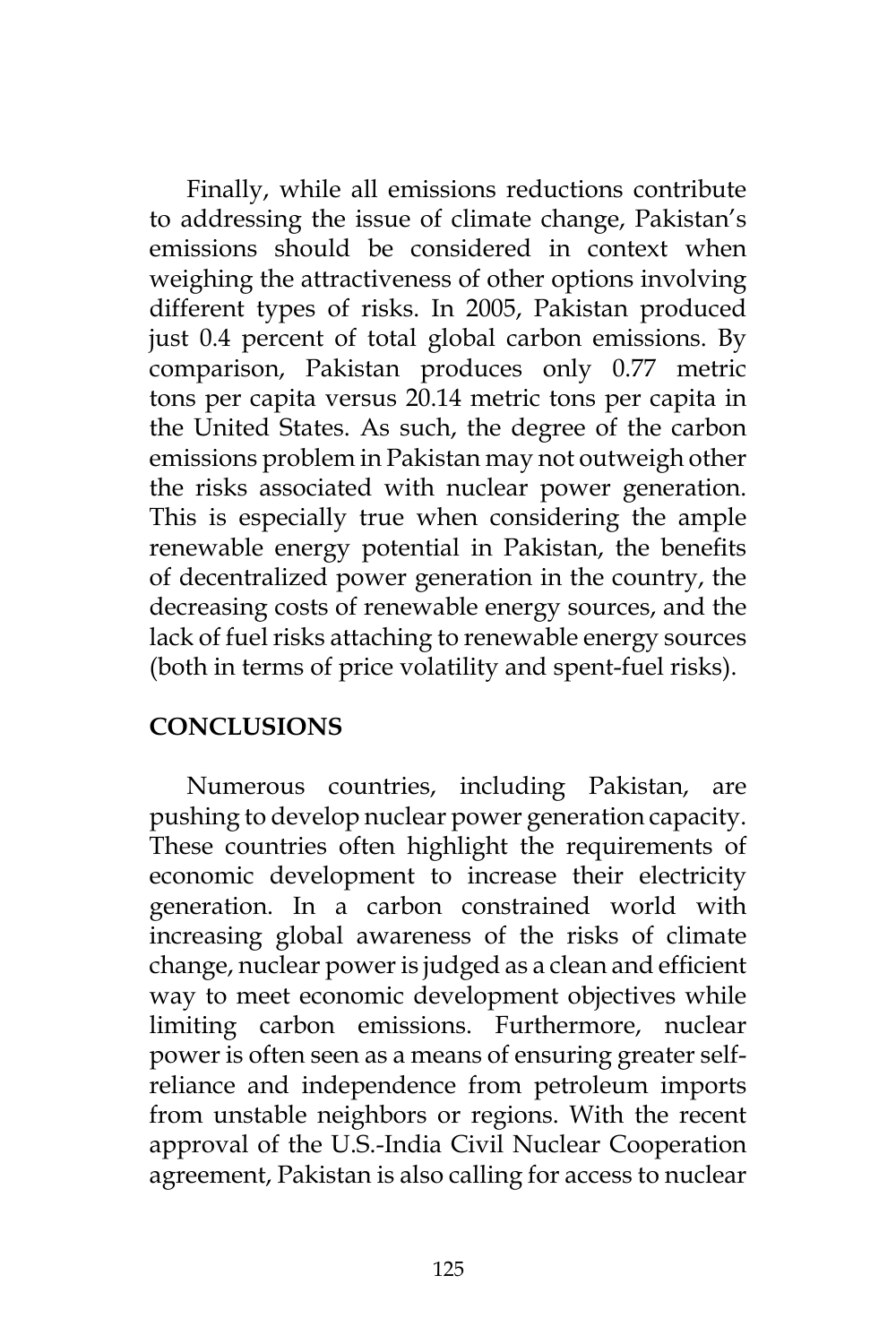equipment and supplies from Western sources as a measure of fairness and support for its economic development.

However, in the case of Pakistan, the promises of nuclear power generation are largely exaggerated through 2030. While it remains true that Pakistan currently has an electricity generation capacity shortage and will need considerably more capacity by 2030, there is ample potential supply from numerous other sources. Traditional sources such as natural gas and hydro will continue to be important for Pakistan, but increasingly, the potential of renewable energy will be harnessed. Pakistan is extremely well-endowed not only with large-scale hydro, but also worldleading solar and wind resources. The government has recognized this by establishing the AEDB, and has increased the amount of investments in this sector.

With a portfolio approach encompassing traditional and renewable energy sources along with energy efficiency measures, Pakistan can meet its electricity needs through 2030 if it chooses to forego nuclear power development. The role of nuclear in the mix of electricity generation sources by 2030 is not vital. First, the estimates for nuclear development are quite ambitious and rest on the assumption that Pakistan could replicate the development trajectory of the United States, France, and South Korea. Second, nuclear development requires significant private and public sector coordination resting on a solid foundation of government effectiveness, regulatory quality, and control over corruption. Compared with those countries that have successfully developed nuclear power in the past, Pakistan falls short of these metrics. Finally, even if the high estimates are achieved by Pakistan, the resulting contribution would represent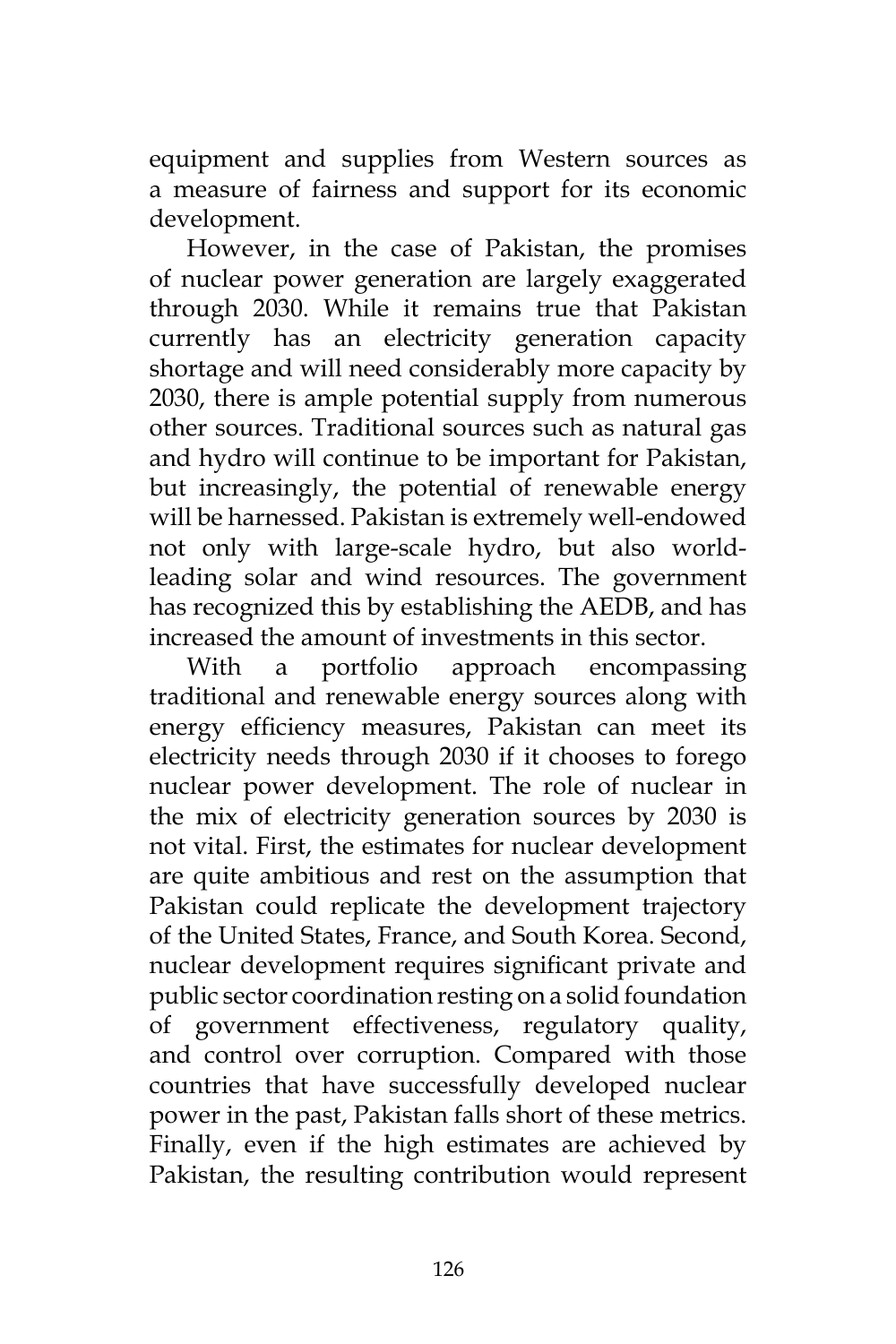only 3-6 percent of total electricity generation capacity. Furthermore, Pakistan's overall contribution to global carbon emissions remains miniscule at 0.4 percent, so substitution through an aggressive nuclear energy program does not suggest meaningful progress on the climate change agenda.

#### **ENDNOTES - CHAPTER 3**

 1. Damien McElroy and Rahul Bedi, "Pakistan Demands Rights to Nuclear Power after India Deal Is Sealed," *Telegraph*, October 2, 2008, available from *www.telegraph.co.uk/news/3122690/ Pakistan-demands-rights-to-nuclear-power-after-India-deal-is-sealed. html*.

 2. *Pakistan in the 21st Century: Vision 2030*, Islamabad, Pakistan: Government of Pakistan, 2007; "Pakistan Approves 25 year Energy Security Plan, 2005," *Pakistan Times*, 2005.

 3. Vladislav Vucetic and Venkataraman Krishnaswamy, "Development of Electricity Trade in Central Asia-South Asia Region," available from *mea.gov.in/srec/internalpages/drafteti.pdf*.

 4. Energy Information Administration, available from *www. eia.doe.gov/cabs/Pakistan/Electricity.html*.

 5. *Medium Term Development Framework and Vision 2030*; *Pakistan Statistical Yearbook 2007*, Islamabad: Government of Pakistan, Federal Bureau of Statistics, 2007; *Pakistan 25-year Energy Security Plan 2005*, Dalberg analysis, *Pakistan Times*, 2005.

 6. *Energy Information Administration Country Analysis Briefs-Pakistan* (EIA Pakistan Country Analysis Brief), available from *www.eia.doe.gov/cabs/Pakistan/Profile.html*.

 7. *Pakistan In the 21st Century; Pakistan Times*, 2005; *Pakistan 25-Year Energy Security Plan, 2005*; Angelica Wasielke, ed., *Energy-Policy Framework Conditions for Electricity Markets and Renewable Energies,* Eschborn, Germany: ETZ, 2004; *23 Country Analysis*, 2007, Pakistan Chapter, pp. 339-359. Notes: Nuclear represents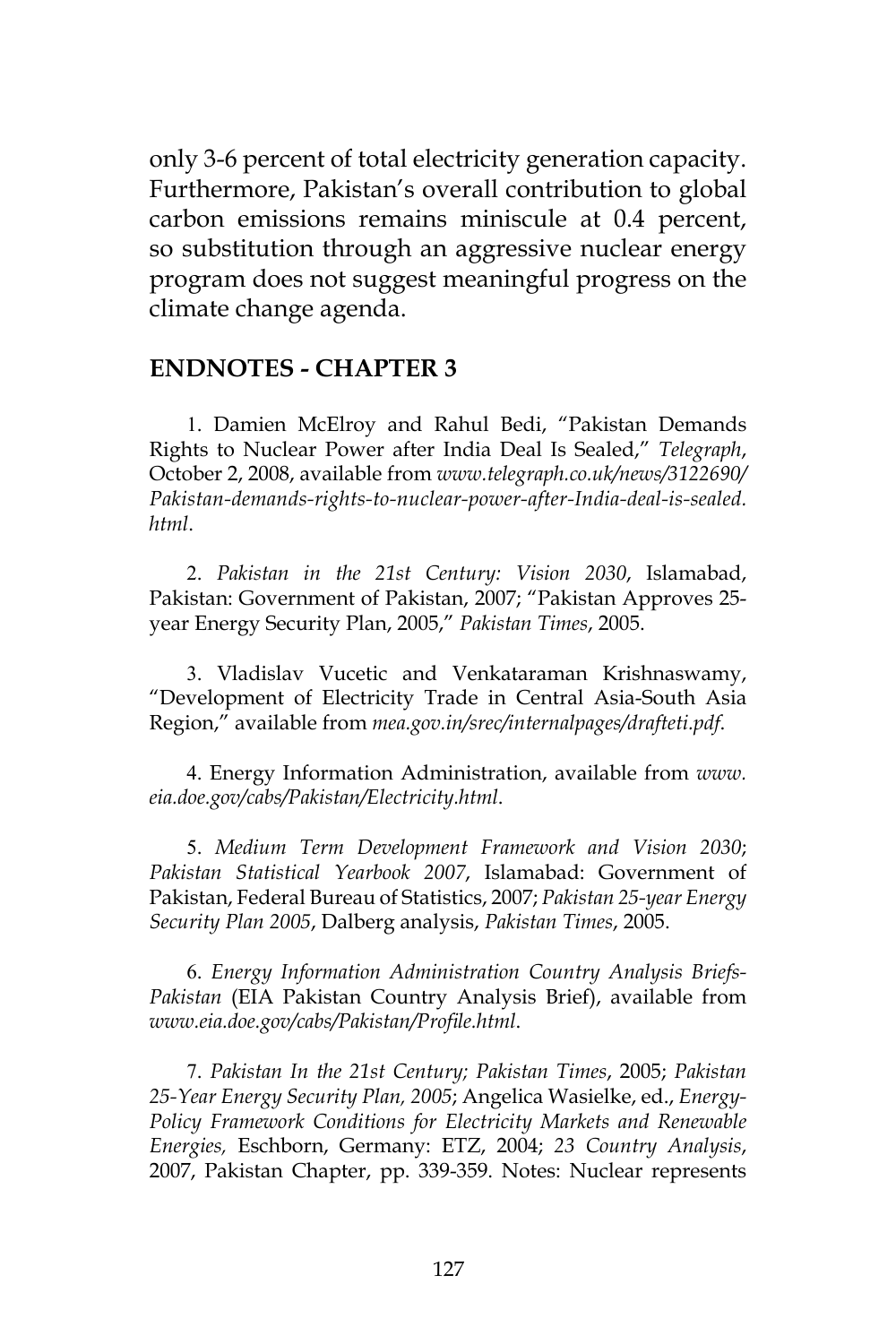the projected 13 percent growth rate for the high estimate and an 8 percent growth rate which is still very high compared with other countries histories of nuclear development.

 8. *Pakistan 25-year Energy Security Plan, 2005*, *Pakistan Times*, 2005.

 9. Wasielke, ed., p. 11.

 10. *Ibid*.

 11. "Completed Projects, Solar Home Systems," Islamabad: Pakistan's Alternative Energy Development Board (AEDB), available from *www.aedb.org/currentstat\_solarpv.php*.

 12. "Resource Potential of Wind Project," Islamabad, Pakistan: AEDB, available from *www.aedb.org/res\_potential.php*.

 13. Wasielke, ed., p. 9.

 14. *Ibid*.

 15. Wasielke, ed., p. 10.

 16. "Resource Potential of Solar Protovoltaic Project, Islamabad, Pakistan: AEDB, available from *www.aedb.org/ respotential\_pv.php*.

 17. Estimates of 30 percent by the Energy Information Administration, *www.eia.doe.gov/cabs/Pakistan/Electricity.html*.

 18. *Mid Term Review of Medium Term Development Framework Framework, 2005-2010*, Islamabad: Government of Pakistan, Planning Commission, 2008, p. 84.

 19. Energy Information Administration.

 20. *Ibid*.

 21. "Nuclear Power Programme of Pakistan," paper by Zia H. Siddiqui, Tariq Mahmud, and Ghulam R. Athar, presented to World Nuclear Association Symposium, 2006.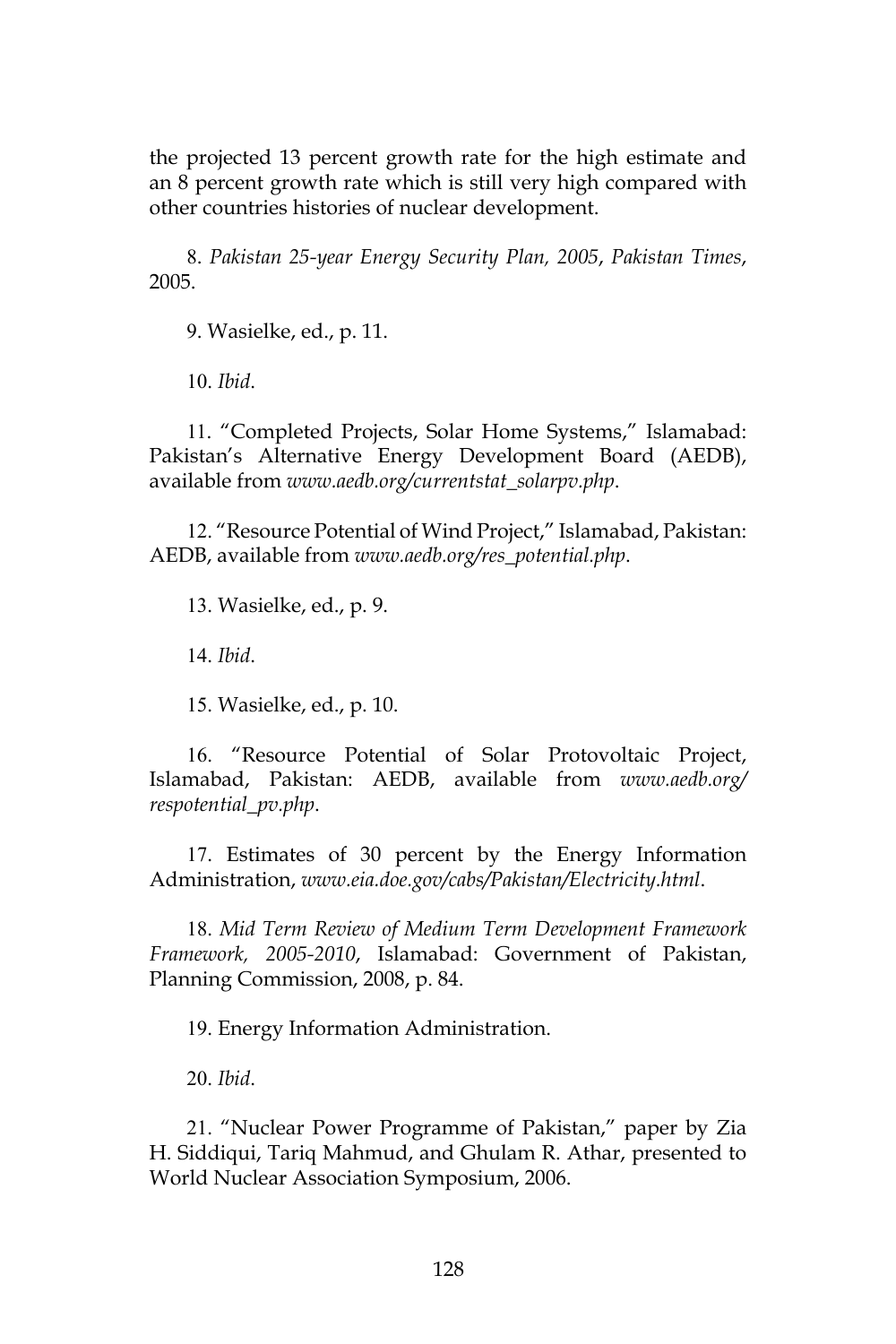22. "Pakistan 25-year Energy Security Plan," *Pakistan Times*, 2005.

 23. DoE Energy Information Administration report on Pakistan.

 24. *Ibid*.

 25. *Ibid*. Note: The fastest growing installed nuclear capacities are in South Korea (14.3 percent), Spain (8.1 percent), and France (6.1 percent).

 26. World Bank Governance Indicators, available from *info. worldbank.org/governance/wgi/index.asp*.

 27. AEDB, available from *www.aedb.org*.

 28. *Ibid*.

 29. "Resource Potential of Wind Project," AEDB, available from *www.aedb.org/res\_potential.php*.

 30. *Ibid*.

 31. Sources: Pakistan-specific estimates (others are benchmarks, with some estimates from elsewhere in South Asia) from Mukhtar Ahmed, "Meeting Pakistan's Energy Needs," Woodrow Wilson Report, *Fueling the Future: Meeting Pakistan's Energy Needs in the 21st Century*; Energy Information Administration, *Annual Energy Outlook*, DOE/EIA-0383(2006), Washington, DC, February 2006; Government of India, Planning Commission, *Integrated Energy Policy: Report of the Expert Committee*, New Delhi, India: Government of India, August 2006; David G. Victor, "The India Nuclear Deal: Implications for Global Climate Change," Testimony before the U.S. Senate Committee on Energy and Natural Resources, July 18, 2006, available from *www.cfr.org/publication/11123/india\_nuclear\_ deal.html*. Notes: For the levelized cost comparison of coal, natural gas (advanced combined cycle), the low estimate for wind, and nuclear, the cost comparison is for U.S. plants that would come online in 2015. For the nuclear generation estimates by David Victor, for light water reactors: the lowest at 3.8 U.S. cents comes